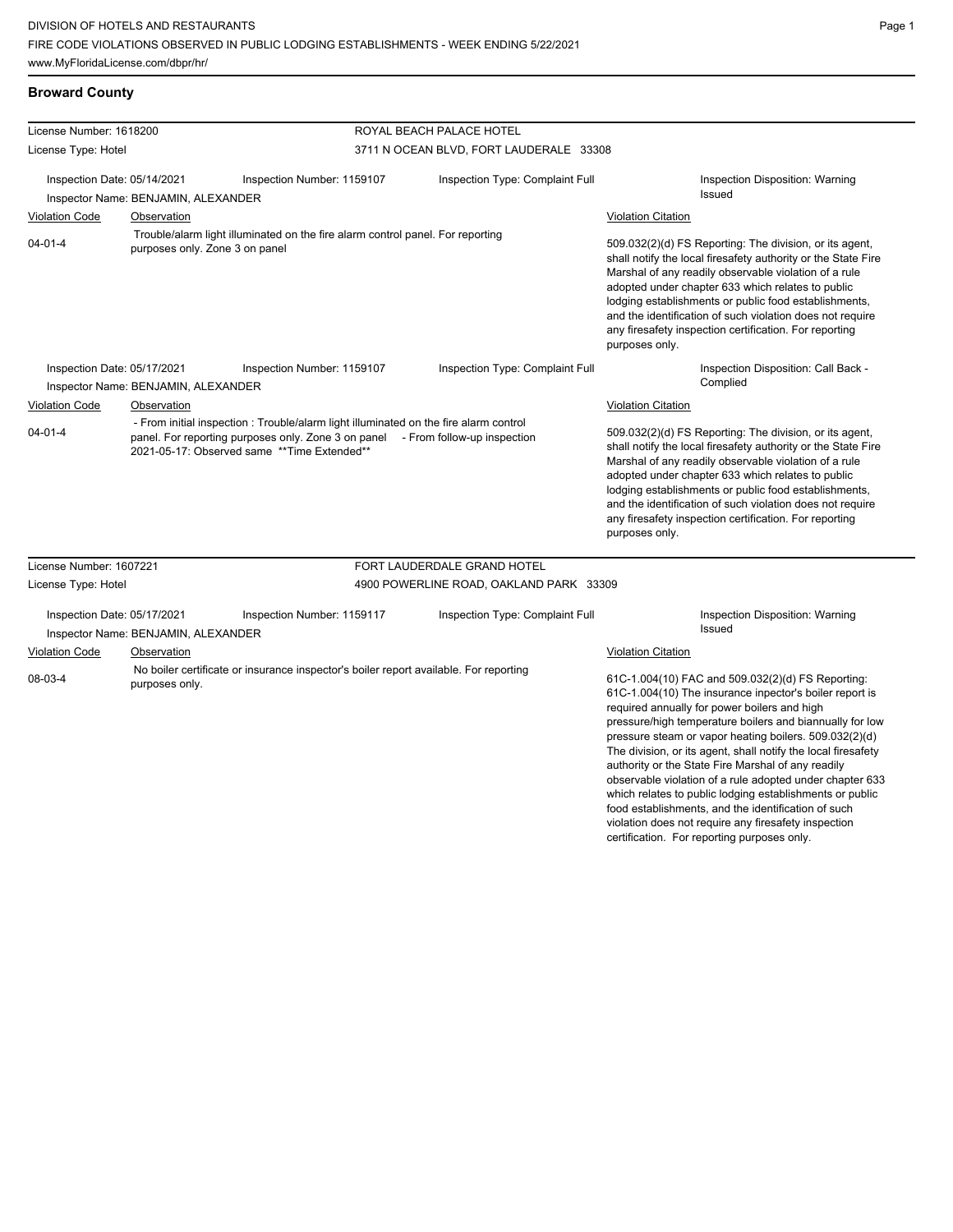| License Number: 2308299<br>License Type: Motel       |                                                                                                                                                                                                                                                                                                                                                                                                                             |                                                                                                                                                                                                                                                                                                                   | <b>PARK MOTEL</b><br>600 S KROME AVE, HOMESTEAD 33030 |                                                                                                                                                                                                                                                                                                                                                                                                                                              |                                                                                                                                                                                                                                                                                                                                                                                                                        |  |
|------------------------------------------------------|-----------------------------------------------------------------------------------------------------------------------------------------------------------------------------------------------------------------------------------------------------------------------------------------------------------------------------------------------------------------------------------------------------------------------------|-------------------------------------------------------------------------------------------------------------------------------------------------------------------------------------------------------------------------------------------------------------------------------------------------------------------|-------------------------------------------------------|----------------------------------------------------------------------------------------------------------------------------------------------------------------------------------------------------------------------------------------------------------------------------------------------------------------------------------------------------------------------------------------------------------------------------------------------|------------------------------------------------------------------------------------------------------------------------------------------------------------------------------------------------------------------------------------------------------------------------------------------------------------------------------------------------------------------------------------------------------------------------|--|
|                                                      |                                                                                                                                                                                                                                                                                                                                                                                                                             |                                                                                                                                                                                                                                                                                                                   |                                                       |                                                                                                                                                                                                                                                                                                                                                                                                                                              |                                                                                                                                                                                                                                                                                                                                                                                                                        |  |
| Inspection Date: 05/20/2021                          |                                                                                                                                                                                                                                                                                                                                                                                                                             | Inspection Number: 1216019                                                                                                                                                                                                                                                                                        | Inspection Type: Routine - Lodging                    |                                                                                                                                                                                                                                                                                                                                                                                                                                              | Inspection Disposition: Call Back -<br>Complied                                                                                                                                                                                                                                                                                                                                                                        |  |
|                                                      | Inspector Name: ORDONEZ, CATALINA                                                                                                                                                                                                                                                                                                                                                                                           |                                                                                                                                                                                                                                                                                                                   |                                                       |                                                                                                                                                                                                                                                                                                                                                                                                                                              |                                                                                                                                                                                                                                                                                                                                                                                                                        |  |
| <b>Violation Code</b>                                | Observation                                                                                                                                                                                                                                                                                                                                                                                                                 |                                                                                                                                                                                                                                                                                                                   |                                                       | <b>Violation Citation</b>                                                                                                                                                                                                                                                                                                                                                                                                                    |                                                                                                                                                                                                                                                                                                                                                                                                                        |  |
| $01 - 06 - 4$                                        | - From initial inspection : Portable fire extinguisher locked in a box with no means<br>of access to the fire extinguisher. For reporting purposes only. Between room 18<br>and 19. **Repeat Violation** - From follow-up inspection 2021-05-20: Portable<br>fire extinguisher locked in a box with no means of access to the fire extinguisher.<br>For reporting purposes only. Between room 18 and 19. ** Time Extended** |                                                                                                                                                                                                                                                                                                                   |                                                       | 509.032(2)(d) FS Reporting: (d) The division, or its<br>agent, shall notify the local firesafety authority or the<br>State Fire Marshal of any readily observable violation of<br>a rule adopted under chapter 633 which relates to public<br>lodging establishments or public food establishments,<br>and the identification of such violation does not require<br>any firesafety inspection certification. For reporting<br>purposes only. |                                                                                                                                                                                                                                                                                                                                                                                                                        |  |
| License Number: 2320327                              |                                                                                                                                                                                                                                                                                                                                                                                                                             | <b>FAIRWAY INN</b>                                                                                                                                                                                                                                                                                                |                                                       |                                                                                                                                                                                                                                                                                                                                                                                                                                              |                                                                                                                                                                                                                                                                                                                                                                                                                        |  |
| License Type: Motel                                  |                                                                                                                                                                                                                                                                                                                                                                                                                             |                                                                                                                                                                                                                                                                                                                   | 100 U S 1, FLORIDA CITY 33034                         |                                                                                                                                                                                                                                                                                                                                                                                                                                              |                                                                                                                                                                                                                                                                                                                                                                                                                        |  |
| Inspection Date: 05/18/2021                          | Inspector Name: LODENQUAI, BARRINGTON                                                                                                                                                                                                                                                                                                                                                                                       | Inspection Number: 1215438                                                                                                                                                                                                                                                                                        | Inspection Type: Routine - Lodging                    |                                                                                                                                                                                                                                                                                                                                                                                                                                              | Inspection Disposition: Call Back -<br>Complied                                                                                                                                                                                                                                                                                                                                                                        |  |
| <b>Violation Code</b>                                | Observation                                                                                                                                                                                                                                                                                                                                                                                                                 |                                                                                                                                                                                                                                                                                                                   |                                                       | <b>Violation Citation</b>                                                                                                                                                                                                                                                                                                                                                                                                                    |                                                                                                                                                                                                                                                                                                                                                                                                                        |  |
| $04 - 01 - 4$                                        |                                                                                                                                                                                                                                                                                                                                                                                                                             | - From initial inspection : Trouble/alarm light illuminated on the fire alarm control<br>panel. For reporting purposes only. As per operator, matter is being addressed.<br>**Repeat Violation** **Warning** - From follow-up inspection 2021-05-18: As per<br>operator still being worked on. ** Time Extended** |                                                       | purposes only.                                                                                                                                                                                                                                                                                                                                                                                                                               | 509.032(2)(d) FS Reporting: The division, or its agent,<br>shall notify the local firesafety authority or the State Fire<br>Marshal of any readily observable violation of a rule<br>adopted under chapter 633 which relates to public<br>lodging establishments or public food establishments,<br>and the identification of such violation does not require<br>any firesafety inspection certification. For reporting |  |
| License Number: 2330271                              |                                                                                                                                                                                                                                                                                                                                                                                                                             | 5805 NW 7 LLC                                                                                                                                                                                                                                                                                                     |                                                       |                                                                                                                                                                                                                                                                                                                                                                                                                                              |                                                                                                                                                                                                                                                                                                                                                                                                                        |  |
| License Type: Apartment                              |                                                                                                                                                                                                                                                                                                                                                                                                                             |                                                                                                                                                                                                                                                                                                                   | 5805 NW 7 PLACE, MIAMI 33127                          |                                                                                                                                                                                                                                                                                                                                                                                                                                              |                                                                                                                                                                                                                                                                                                                                                                                                                        |  |
| Inspection Date: 05/17/2021                          | Inspector Name: GONZALEZ, ERIK                                                                                                                                                                                                                                                                                                                                                                                              | Inspection Number: 1511646                                                                                                                                                                                                                                                                                        | Inspection Type: Lodging-Licensing<br>Inspection      |                                                                                                                                                                                                                                                                                                                                                                                                                                              | Inspection Disposition: Inspection<br>Completed - No Further Action                                                                                                                                                                                                                                                                                                                                                    |  |
| <b>Violation Code</b>                                | Observation                                                                                                                                                                                                                                                                                                                                                                                                                 |                                                                                                                                                                                                                                                                                                                   |                                                       | <b>Violation Citation</b>                                                                                                                                                                                                                                                                                                                                                                                                                    |                                                                                                                                                                                                                                                                                                                                                                                                                        |  |
| $04 - 01 - 4$                                        | purposes only.                                                                                                                                                                                                                                                                                                                                                                                                              | Trouble/alarm light illuminated on the fire alarm control panel. For reporting                                                                                                                                                                                                                                    |                                                       | purposes only.                                                                                                                                                                                                                                                                                                                                                                                                                               | 509.032(2)(d) FS Reporting: The division, or its agent,<br>shall notify the local firesafety authority or the State Fire<br>Marshal of any readily observable violation of a rule<br>adopted under chapter 633 which relates to public<br>lodging establishments or public food establishments,<br>and the identification of such violation does not require<br>any firesafety inspection certification. For reporting |  |
| License Number: 2329257                              |                                                                                                                                                                                                                                                                                                                                                                                                                             | <b>ALOFT MARY BRICKELL</b>                                                                                                                                                                                                                                                                                        |                                                       |                                                                                                                                                                                                                                                                                                                                                                                                                                              |                                                                                                                                                                                                                                                                                                                                                                                                                        |  |
| License Type: Hotel                                  |                                                                                                                                                                                                                                                                                                                                                                                                                             |                                                                                                                                                                                                                                                                                                                   | 1001 SW 2 AVE, MIAMI 33130                            |                                                                                                                                                                                                                                                                                                                                                                                                                                              |                                                                                                                                                                                                                                                                                                                                                                                                                        |  |
| Inspection Date: 05/21/2021<br><b>Violation Code</b> | Inspector Name: MASKASEM, SUPPACHAI<br>Observation                                                                                                                                                                                                                                                                                                                                                                          | Inspection Number: 1157828                                                                                                                                                                                                                                                                                        | Inspection Type: Routine - Lodging                    | <b>Violation Citation</b>                                                                                                                                                                                                                                                                                                                                                                                                                    | Inspection Disposition: Call Back -<br>Complied                                                                                                                                                                                                                                                                                                                                                                        |  |
| 08-04-4                                              |                                                                                                                                                                                                                                                                                                                                                                                                                             | - From initial inspection : Boiler certificate not posted in the boiler room. For<br>reporting purposes only. - From follow-up inspection 2021-05-14: ** Time<br>Extended** - From follow-up inspection 2021-05-21: ** Time Extended**                                                                            |                                                       |                                                                                                                                                                                                                                                                                                                                                                                                                                              | 61C-1.004(10) FAC and 509.032(2)(d) FS Reporting:<br>61C-1.004(10) The insurance inspector's boiler report<br>shall be posted in the boiler room. 509.032(2)(d) The<br>division, or its agent, shall notify the local firesafety<br>authority or the State Fire Marshal of any readily<br>observable violation of a rule adopted under chapter 633<br>which relates to public lodging establishments or public         |  |

food establishments, and the identification of such violation does not require any firesafety inspection certification. For reporting purposes only.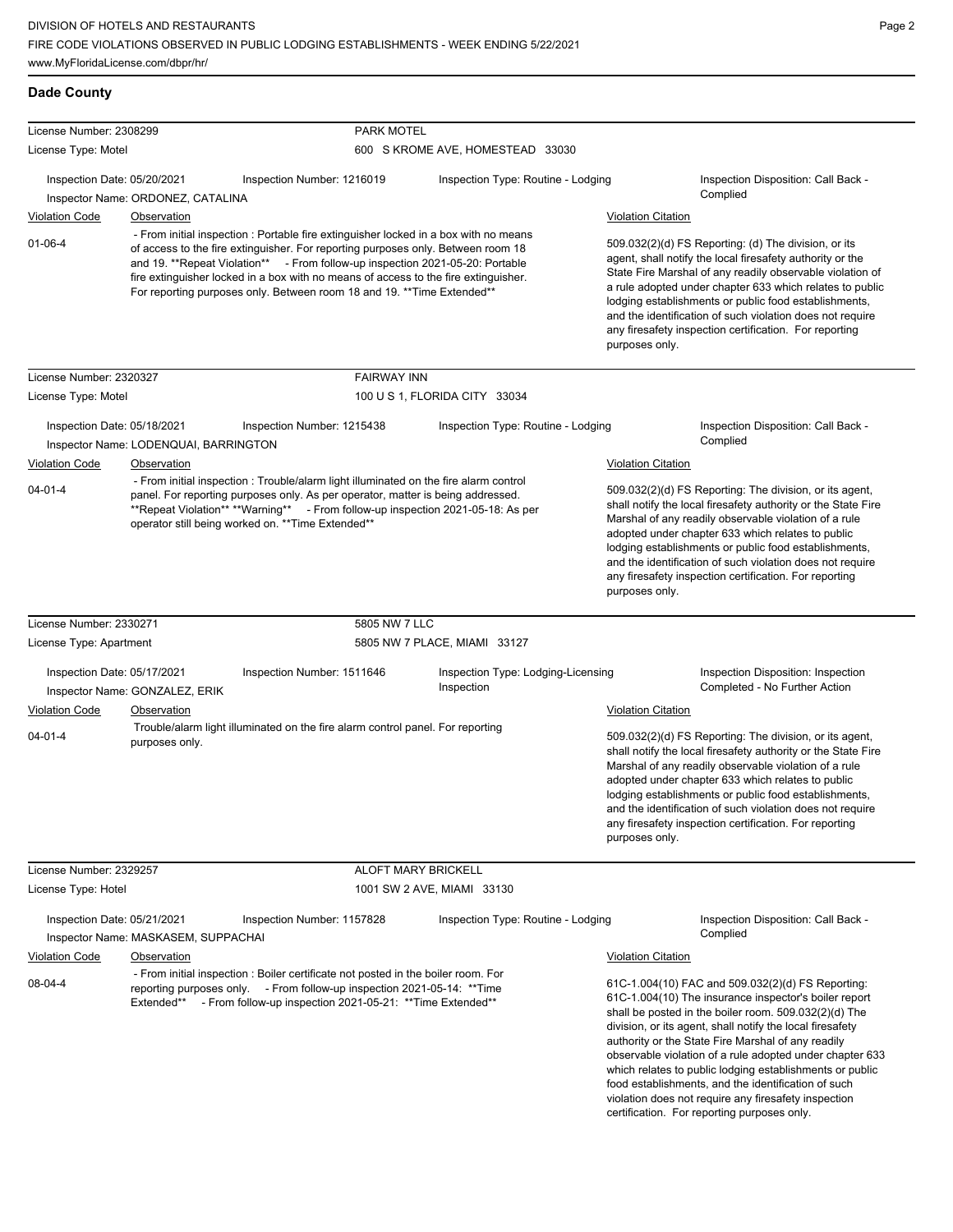| License Number: 2330365     |                                 |                                                                                                                                                                                                                                                                                                                                             | CAOBA MIAMI WORLDCENTER            |                                                                                                                                                                                                                                                                                                                                                                                                                                                                                                                                                                                                                                                                                                                                                                                                                                                                                                                                                                                                                                                                                                                                                                                                                                                                                 |                                                                                                                                                                                   |  |
|-----------------------------|---------------------------------|---------------------------------------------------------------------------------------------------------------------------------------------------------------------------------------------------------------------------------------------------------------------------------------------------------------------------------------------|------------------------------------|---------------------------------------------------------------------------------------------------------------------------------------------------------------------------------------------------------------------------------------------------------------------------------------------------------------------------------------------------------------------------------------------------------------------------------------------------------------------------------------------------------------------------------------------------------------------------------------------------------------------------------------------------------------------------------------------------------------------------------------------------------------------------------------------------------------------------------------------------------------------------------------------------------------------------------------------------------------------------------------------------------------------------------------------------------------------------------------------------------------------------------------------------------------------------------------------------------------------------------------------------------------------------------|-----------------------------------------------------------------------------------------------------------------------------------------------------------------------------------|--|
| License Type: Apartment     |                                 |                                                                                                                                                                                                                                                                                                                                             | 698 NE 1 AVE, MIAMI 33132          |                                                                                                                                                                                                                                                                                                                                                                                                                                                                                                                                                                                                                                                                                                                                                                                                                                                                                                                                                                                                                                                                                                                                                                                                                                                                                 |                                                                                                                                                                                   |  |
| Inspection Date: 05/20/2021 | Inspector Name: PAGAN, VICTOR   | Inspection Number: 1492270                                                                                                                                                                                                                                                                                                                  | Inspection Type: Routine - Lodging |                                                                                                                                                                                                                                                                                                                                                                                                                                                                                                                                                                                                                                                                                                                                                                                                                                                                                                                                                                                                                                                                                                                                                                                                                                                                                 | Inspection Disposition: Call Back -<br>Complied                                                                                                                                   |  |
| <b>Violation Code</b>       | Observation                     |                                                                                                                                                                                                                                                                                                                                             |                                    | <b>Violation Citation</b>                                                                                                                                                                                                                                                                                                                                                                                                                                                                                                                                                                                                                                                                                                                                                                                                                                                                                                                                                                                                                                                                                                                                                                                                                                                       |                                                                                                                                                                                   |  |
| 08-03-4<br>08-04-4          | **Time Extended**<br>Extended** | - From initial inspection : No boiler certificate or insurance inspector's boiler report<br>available. For reporting purposes only. - From follow-up inspection 2021-05-20:<br>- From initial inspection : Boiler certificate not posted in the boiler room. For<br>reporting purposes only. - From follow-up inspection 2021-05-20: **Time |                                    | 61C-1.004(10) FAC and 509.032(2)(d) FS Reporting:<br>61C-1.004(10) The insurance inpector's boiler report is<br>required annually for power boilers and high<br>pressure/high temperature boilers and biannually for low<br>pressure steam or vapor heating boilers. 509.032(2)(d)<br>The division, or its agent, shall notify the local firesafety<br>authority or the State Fire Marshal of any readily<br>observable violation of a rule adopted under chapter 633<br>which relates to public lodging establishments or public<br>food establishments, and the identification of such<br>violation does not require any firesafety inspection<br>certification. For reporting purposes only.<br>61C-1.004(10) FAC and 509.032(2)(d) FS Reporting:<br>61C-1.004(10) The insurance inspector's boiler report<br>shall be posted in the boiler room. 509.032(2)(d) The<br>division, or its agent, shall notify the local firesafety<br>authority or the State Fire Marshal of any readily<br>observable violation of a rule adopted under chapter 633<br>which relates to public lodging establishments or public<br>food establishments, and the identification of such<br>violation does not require any firesafety inspection<br>certification. For reporting purposes only. |                                                                                                                                                                                   |  |
| License Number: 2309756     |                                 |                                                                                                                                                                                                                                                                                                                                             |                                    |                                                                                                                                                                                                                                                                                                                                                                                                                                                                                                                                                                                                                                                                                                                                                                                                                                                                                                                                                                                                                                                                                                                                                                                                                                                                                 |                                                                                                                                                                                   |  |
| License Type: Motel         |                                 | <b>SEVEN SEAS MOTEL</b><br>5940 BISCAYNE BLVD, MIAMI 331372296                                                                                                                                                                                                                                                                              |                                    |                                                                                                                                                                                                                                                                                                                                                                                                                                                                                                                                                                                                                                                                                                                                                                                                                                                                                                                                                                                                                                                                                                                                                                                                                                                                                 |                                                                                                                                                                                   |  |
| Inspection Date: 05/18/2021 | Inspector Name: SEYBA, JAMES    | Inspection Number: 1217015                                                                                                                                                                                                                                                                                                                  | Inspection Type: Routine - Lodging |                                                                                                                                                                                                                                                                                                                                                                                                                                                                                                                                                                                                                                                                                                                                                                                                                                                                                                                                                                                                                                                                                                                                                                                                                                                                                 | Inspection Disposition: Inspection<br>Completed - No Further Action                                                                                                               |  |
| <b>Violation Code</b>       | Observation                     |                                                                                                                                                                                                                                                                                                                                             |                                    | <b>Violation Citation</b>                                                                                                                                                                                                                                                                                                                                                                                                                                                                                                                                                                                                                                                                                                                                                                                                                                                                                                                                                                                                                                                                                                                                                                                                                                                       |                                                                                                                                                                                   |  |
| $01 - 02 - 4$               |                                 | Portable fire extinguisher pressure gauge indicates the extinguisher is in need of<br>recharge. For reporting purposes only. Between 210 and 211.                                                                                                                                                                                           |                                    | 509.032(2)(d) FS Reporting: (d) The division, or its<br>agent, shall notify the local firesafety authority or the<br>State Fire Marshal of any readily observable violation of<br>a rule adopted under chapter 633 which relates to public<br>lodging establishments or public food establishments,<br>and the identification of such violation does not require<br>any firesafety inspection certification. For reporting<br>purposes only.                                                                                                                                                                                                                                                                                                                                                                                                                                                                                                                                                                                                                                                                                                                                                                                                                                    |                                                                                                                                                                                   |  |
| License Number: 2328949     |                                 |                                                                                                                                                                                                                                                                                                                                             | <b>RIVERSIDE HOTEL</b>             |                                                                                                                                                                                                                                                                                                                                                                                                                                                                                                                                                                                                                                                                                                                                                                                                                                                                                                                                                                                                                                                                                                                                                                                                                                                                                 |                                                                                                                                                                                   |  |
| License Type: Motel         |                                 |                                                                                                                                                                                                                                                                                                                                             | 498 NE 78 ST, MIAMI 33138          |                                                                                                                                                                                                                                                                                                                                                                                                                                                                                                                                                                                                                                                                                                                                                                                                                                                                                                                                                                                                                                                                                                                                                                                                                                                                                 |                                                                                                                                                                                   |  |
| Inspection Date: 05/19/2021 | Inspector Name: UNZAGA, MILADYS | Inspection Number: 1213872                                                                                                                                                                                                                                                                                                                  | Inspection Type: Routine - Lodging |                                                                                                                                                                                                                                                                                                                                                                                                                                                                                                                                                                                                                                                                                                                                                                                                                                                                                                                                                                                                                                                                                                                                                                                                                                                                                 | Inspection Disposition: Call Back -<br>Complied                                                                                                                                   |  |
| <b>Violation Code</b>       | Observation                     |                                                                                                                                                                                                                                                                                                                                             |                                    | <b>Violation Citation</b>                                                                                                                                                                                                                                                                                                                                                                                                                                                                                                                                                                                                                                                                                                                                                                                                                                                                                                                                                                                                                                                                                                                                                                                                                                                       |                                                                                                                                                                                   |  |
| $04 - 01 - 4$               |                                 | - From initial inspection : Trouble/alarm light illuminated on the fire alarm control<br>panel. For reporting purposes only. - From follow-up inspection 2021-03-18:<br>Observed fire alarm panel turned off ** Time Extended**<br>- From follow-up                                                                                         |                                    |                                                                                                                                                                                                                                                                                                                                                                                                                                                                                                                                                                                                                                                                                                                                                                                                                                                                                                                                                                                                                                                                                                                                                                                                                                                                                 | 509.032(2)(d) FS Reporting: The division, or its agent,<br>shall notify the local firesafety authority or the State Fire<br>Marshal of any roadily observable violation of a rule |  |

inspection 2021-05-19: \*\*Time Extended\*\*

Marshal of any readily observable violation of a rule adopted under chapter 633 which relates to public lodging establishments or public food establishments, and the identification of such violation does not require any firesafety inspection certification. For reporting purposes only.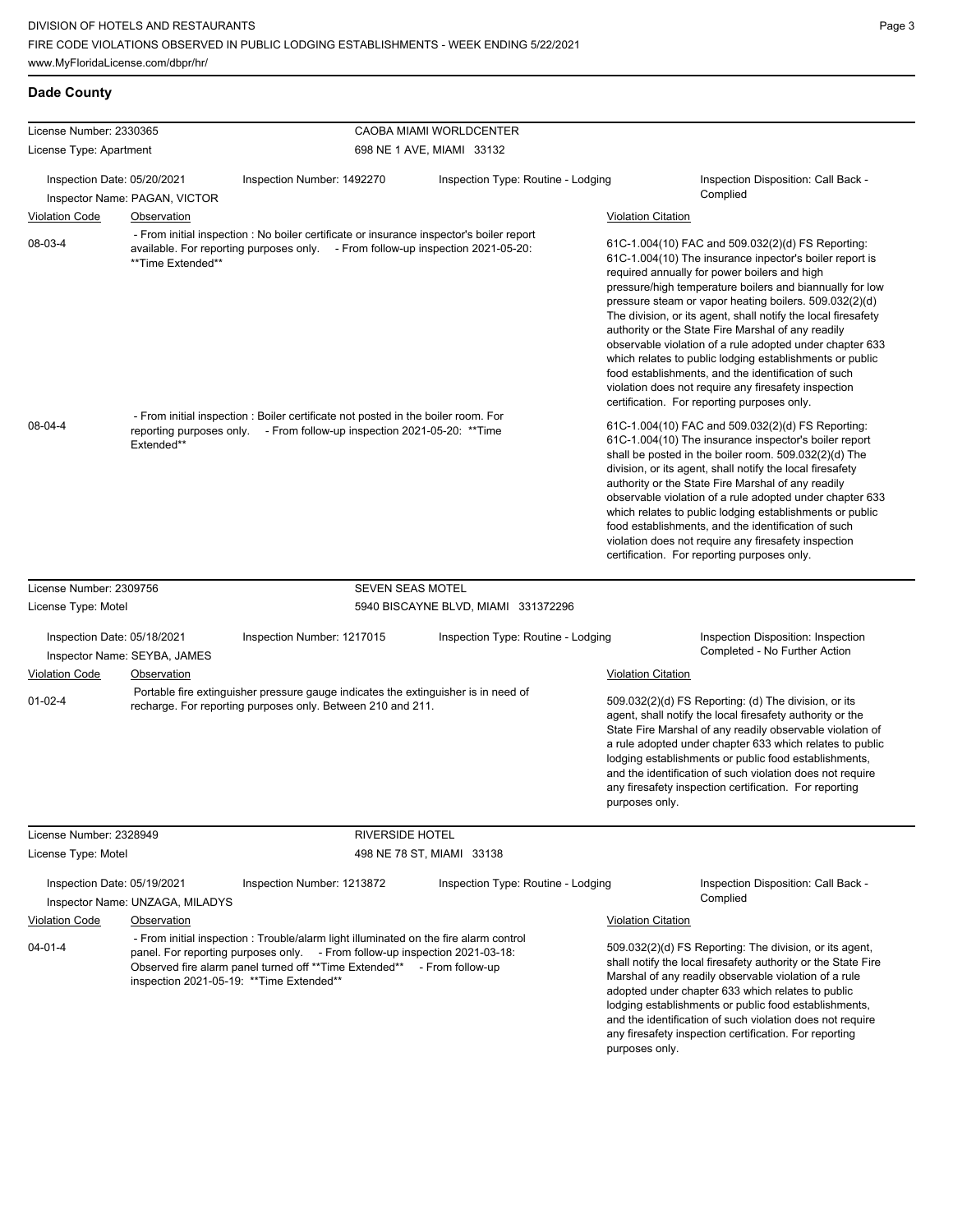| License Number: 2328823                                                                                                                                                                                                                                                               |                                 | <b>GENEVA HOTEL</b>                                                                                                                                                                                                                                                                                                |                                        |                           |                                                                                                                                                                                                                                                                                                                                                                                                                                                                                                                                                                                                                                                                                                 |
|---------------------------------------------------------------------------------------------------------------------------------------------------------------------------------------------------------------------------------------------------------------------------------------|---------------------------------|--------------------------------------------------------------------------------------------------------------------------------------------------------------------------------------------------------------------------------------------------------------------------------------------------------------------|----------------------------------------|---------------------------|-------------------------------------------------------------------------------------------------------------------------------------------------------------------------------------------------------------------------------------------------------------------------------------------------------------------------------------------------------------------------------------------------------------------------------------------------------------------------------------------------------------------------------------------------------------------------------------------------------------------------------------------------------------------------------------------------|
| License Type: Hotel                                                                                                                                                                                                                                                                   |                                 |                                                                                                                                                                                                                                                                                                                    | 1520 COLLINS AVENUE, MIAMI BEACH 33139 |                           |                                                                                                                                                                                                                                                                                                                                                                                                                                                                                                                                                                                                                                                                                                 |
| Inspection Date: 05/18/2021                                                                                                                                                                                                                                                           |                                 | Inspection Number: 1156982                                                                                                                                                                                                                                                                                         | Inspection Type: Routine - Lodging     |                           | Inspection Disposition: Call Back -                                                                                                                                                                                                                                                                                                                                                                                                                                                                                                                                                                                                                                                             |
|                                                                                                                                                                                                                                                                                       | Inspector Name: UNZAGA, MILADYS |                                                                                                                                                                                                                                                                                                                    |                                        |                           | Complied                                                                                                                                                                                                                                                                                                                                                                                                                                                                                                                                                                                                                                                                                        |
| <b>Violation Code</b>                                                                                                                                                                                                                                                                 | <b>Observation</b>              |                                                                                                                                                                                                                                                                                                                    |                                        | <b>Violation Citation</b> |                                                                                                                                                                                                                                                                                                                                                                                                                                                                                                                                                                                                                                                                                                 |
| - From initial inspection : Portable fire extinguisher pressure gauge indicates the<br>$01-02-4$<br>extinguisher is in need of recharge located next to room number 2, on the 1st floor.<br>For reporting purposes only. - From follow-up inspection 2021-05-18: **Time<br>Extended** |                                 |                                                                                                                                                                                                                                                                                                                    |                                        | purposes only.            | 509.032(2)(d) FS Reporting: (d) The division, or its<br>agent, shall notify the local firesafety authority or the<br>State Fire Marshal of any readily observable violation of<br>a rule adopted under chapter 633 which relates to public<br>lodging establishments or public food establishments,<br>and the identification of such violation does not require<br>any firesafety inspection certification. For reporting                                                                                                                                                                                                                                                                      |
| $04 - 01 - 4$                                                                                                                                                                                                                                                                         |                                 | - From initial inspection : Trouble/alarm light illuminated on the fire alarm control<br>panel located at hallway area on 1st floor. For reporting purposes only. - From<br>follow-up inspection 2021-05-18: ** Time Extended**                                                                                    |                                        | purposes only.            | 509.032(2)(d) FS Reporting: The division, or its agent,<br>shall notify the local firesafety authority or the State Fire<br>Marshal of any readily observable violation of a rule<br>adopted under chapter 633 which relates to public<br>lodging establishments or public food establishments,<br>and the identification of such violation does not require<br>any firesafety inspection certification. For reporting                                                                                                                                                                                                                                                                          |
| License Number: 2309749                                                                                                                                                                                                                                                               |                                 | <b>EDEN ROC</b>                                                                                                                                                                                                                                                                                                    |                                        |                           |                                                                                                                                                                                                                                                                                                                                                                                                                                                                                                                                                                                                                                                                                                 |
| License Type: Hotel                                                                                                                                                                                                                                                                   |                                 |                                                                                                                                                                                                                                                                                                                    | 4525 COLLINS AVE, MIAMI BEACH 33140    |                           |                                                                                                                                                                                                                                                                                                                                                                                                                                                                                                                                                                                                                                                                                                 |
| Inspection Date: 05/19/2021                                                                                                                                                                                                                                                           | Inspector Name: UNZAGA, MILADYS | Inspection Number: 1156463                                                                                                                                                                                                                                                                                         | Inspection Type: Routine - Lodging     |                           | Inspection Disposition: Call Back -<br>Extension given, pending                                                                                                                                                                                                                                                                                                                                                                                                                                                                                                                                                                                                                                 |
| <b>Violation Code</b>                                                                                                                                                                                                                                                                 | Observation                     | - From initial inspection: Trouble/alarm light illuminated on the fire alarm control<br>panel. For reporting purposes only. Main panel located next to lnez Cafe. **Repeat<br>Violation** - From follow-up inspection 2021-05-19: Fire alarm company is<br>working on the building ** Time Extended**              |                                        |                           |                                                                                                                                                                                                                                                                                                                                                                                                                                                                                                                                                                                                                                                                                                 |
| $04 - 01 - 4$                                                                                                                                                                                                                                                                         |                                 |                                                                                                                                                                                                                                                                                                                    |                                        |                           | 509.032(2)(d) FS Reporting: The division, or its agent,<br>shall notify the local firesafety authority or the State Fire<br>Marshal of any readily observable violation of a rule<br>adopted under chapter 633 which relates to public<br>lodging establishments or public food establishments,<br>and the identification of such violation does not require<br>any firesafety inspection certification. For reporting                                                                                                                                                                                                                                                                          |
| 08-03-4                                                                                                                                                                                                                                                                               |                                 | - From initial inspection : No boiler certificate or insurance inspector's boiler report<br>available. For reporting purposes only. Observed 1 new boiler that replaced the old<br>one and will be inspected this year when renewing the other ones. - From<br>follow-up inspection 2021-05-19: ** Time Extended** |                                        |                           | 61C-1.004(10) FAC and 509.032(2)(d) FS Reporting:<br>61C-1.004(10) The insurance inpector's boiler report is<br>required annually for power boilers and high<br>pressure/high temperature boilers and biannually for low<br>pressure steam or vapor heating boilers. 509.032(2)(d)<br>The division, or its agent, shall notify the local firesafety<br>authority or the State Fire Marshal of any readily<br>observable violation of a rule adopted under chapter 633<br>which relates to public lodging establishments or public<br>food establishments, and the identification of such<br>violation does not require any firesafety inspection<br>certification. For reporting purposes only. |
| License Number: 2329221                                                                                                                                                                                                                                                               |                                 | SOHO HOUSE                                                                                                                                                                                                                                                                                                         |                                        |                           |                                                                                                                                                                                                                                                                                                                                                                                                                                                                                                                                                                                                                                                                                                 |
| License Type: Hotel                                                                                                                                                                                                                                                                   |                                 |                                                                                                                                                                                                                                                                                                                    | 4385 COLLINS AVE, MIAMI BEACH 33140    |                           |                                                                                                                                                                                                                                                                                                                                                                                                                                                                                                                                                                                                                                                                                                 |
| Inspection Date: 05/17/2021                                                                                                                                                                                                                                                           |                                 | Inspection Number: 1156676                                                                                                                                                                                                                                                                                         | Inspection Type: Routine - Lodging     |                           | Inspection Disposition: Call Back -                                                                                                                                                                                                                                                                                                                                                                                                                                                                                                                                                                                                                                                             |
|                                                                                                                                                                                                                                                                                       | Inspector Name: UNZAGA, MILADYS |                                                                                                                                                                                                                                                                                                                    |                                        |                           | Complied                                                                                                                                                                                                                                                                                                                                                                                                                                                                                                                                                                                                                                                                                        |
| <b>Violation Code</b>                                                                                                                                                                                                                                                                 | <b>Observation</b>              |                                                                                                                                                                                                                                                                                                                    |                                        | <b>Violation Citation</b> |                                                                                                                                                                                                                                                                                                                                                                                                                                                                                                                                                                                                                                                                                                 |
| 08-03-4                                                                                                                                                                                                                                                                               |                                 | - From initial inspection : No boiler certificate or insurance inspector's boiler report<br>available. For reporting purposes only. Establishment unable to show the<br>certificates for boilers FL 099975, 004875, 099979, 004874. - From follow-up<br>inspection 2021-05-17: ** Time Extended**                  |                                        |                           | 61C-1.004(10) FAC and 509.032(2)(d) FS Reporting:<br>61C-1.004(10) The insurance inpector's boiler report is<br>required annually for power boilers and high<br>pressure/high temperature boilers and biannually for low<br>pressure steam or vapor heating boilers. 509.032(2)(d)<br>The division, or its agent, shall notify the local firesafety<br>authority or the State Fire Marshal of any readily                                                                                                                                                                                                                                                                                       |

authority or the State Fire Marshal of any readily observable violation of a rule adopted under chapter 633 which relates to public lodging establishments or public food establishments, and the identification of such violation does not require any firesafety inspection certification. For reporting purposes only.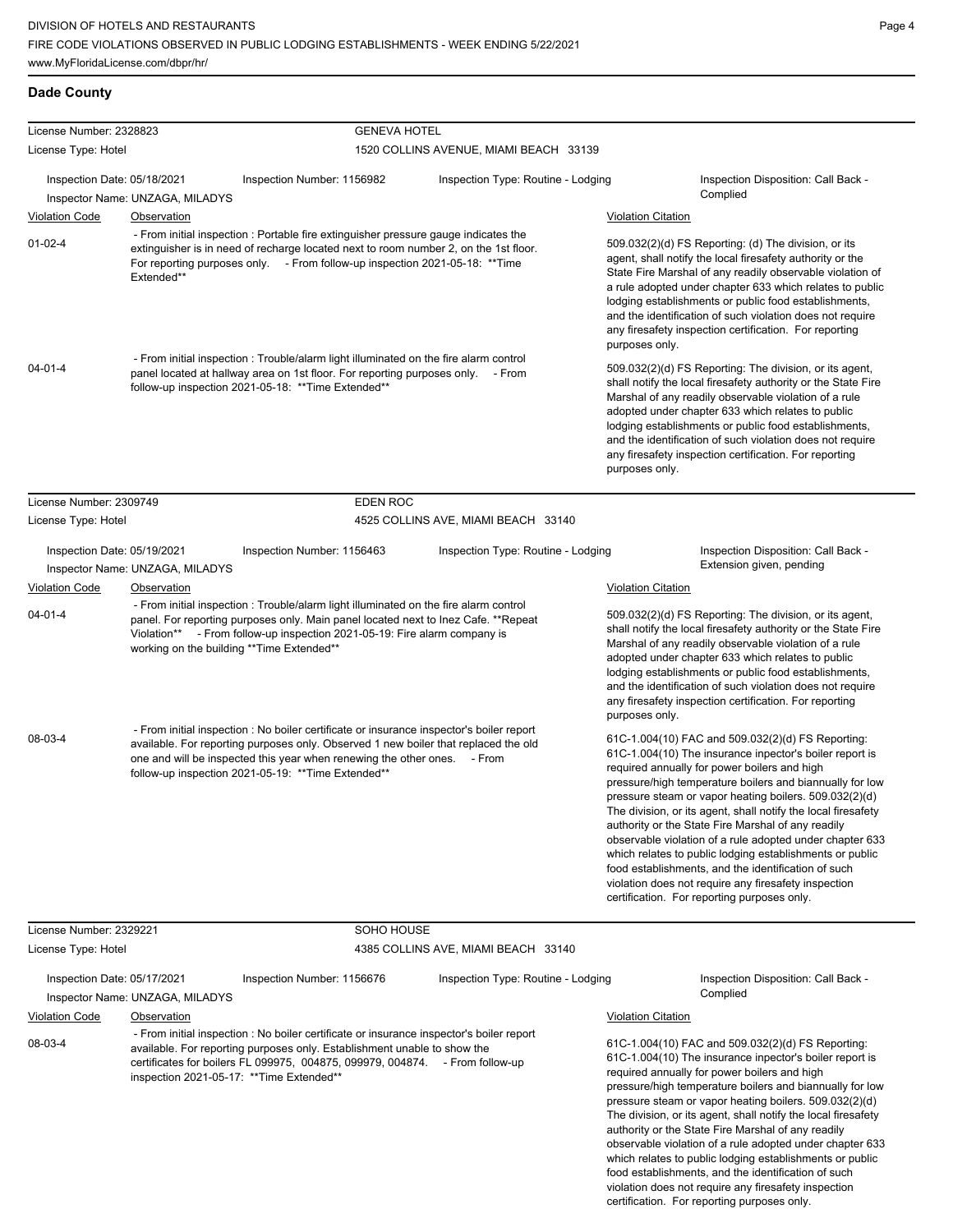| License Number: 2329277                                                                                                                                                                                     |                                                                                                                                                                                 |                                                                                                                                                                                                                                                            | HILTON CABANA MIAMI BEACH           |                                                                                                                                                                                                                                                                                                                                                                                                                                                                                                                                                                                                                                                                                                 |
|-------------------------------------------------------------------------------------------------------------------------------------------------------------------------------------------------------------|---------------------------------------------------------------------------------------------------------------------------------------------------------------------------------|------------------------------------------------------------------------------------------------------------------------------------------------------------------------------------------------------------------------------------------------------------|-------------------------------------|-------------------------------------------------------------------------------------------------------------------------------------------------------------------------------------------------------------------------------------------------------------------------------------------------------------------------------------------------------------------------------------------------------------------------------------------------------------------------------------------------------------------------------------------------------------------------------------------------------------------------------------------------------------------------------------------------|
| License Type: Hotel                                                                                                                                                                                         |                                                                                                                                                                                 |                                                                                                                                                                                                                                                            | 6261 COLLINS AVE, MIAMI BEACH 33140 |                                                                                                                                                                                                                                                                                                                                                                                                                                                                                                                                                                                                                                                                                                 |
| Inspection Date: 05/17/2021                                                                                                                                                                                 | Inspector Name: UNZAGA, MILADYS                                                                                                                                                 | Inspection Number: 1156705                                                                                                                                                                                                                                 | Inspection Type: Routine - Lodging  | Inspection Disposition: Call Back -<br>Complied                                                                                                                                                                                                                                                                                                                                                                                                                                                                                                                                                                                                                                                 |
| <b>Violation Code</b>                                                                                                                                                                                       | Observation                                                                                                                                                                     |                                                                                                                                                                                                                                                            |                                     | <b>Violation Citation</b>                                                                                                                                                                                                                                                                                                                                                                                                                                                                                                                                                                                                                                                                       |
| $04 - 01 - 4$                                                                                                                                                                                               | Extended**                                                                                                                                                                      | - From initial inspection : Trouble/alarm light illuminated on the fire alarm control<br>panel. For reporting purposes only. Observed trouble light illuminated on panel<br>located behind concierge desk. - From follow-up inspection 2021-05-17: ** Time |                                     | 509.032(2)(d) FS Reporting: The division, or its agent,<br>shall notify the local firesafety authority or the State Fire<br>Marshal of any readily observable violation of a rule<br>adopted under chapter 633 which relates to public<br>lodging establishments or public food establishments,<br>and the identification of such violation does not require<br>any firesafety inspection certification. For reporting<br>purposes only.                                                                                                                                                                                                                                                        |
| License Number: 2329307                                                                                                                                                                                     |                                                                                                                                                                                 | AC HOTEL MIAMI BEACH                                                                                                                                                                                                                                       |                                     |                                                                                                                                                                                                                                                                                                                                                                                                                                                                                                                                                                                                                                                                                                 |
| License Type: Hotel                                                                                                                                                                                         |                                                                                                                                                                                 |                                                                                                                                                                                                                                                            | 2912 COLLINS AVE, MIAMI BEACH 33140 |                                                                                                                                                                                                                                                                                                                                                                                                                                                                                                                                                                                                                                                                                                 |
| Inspection Date: 05/18/2021                                                                                                                                                                                 | Inspector Name: UNZAGA, MILADYS                                                                                                                                                 | Inspection Number: 1159119                                                                                                                                                                                                                                 | Inspection Type: Complaint Full     | Inspection Disposition: Inspection<br>Completed - No Further Action                                                                                                                                                                                                                                                                                                                                                                                                                                                                                                                                                                                                                             |
| <b>Violation Code</b>                                                                                                                                                                                       | Observation                                                                                                                                                                     |                                                                                                                                                                                                                                                            |                                     | <b>Violation Citation</b>                                                                                                                                                                                                                                                                                                                                                                                                                                                                                                                                                                                                                                                                       |
| Trouble/alarm light illuminated on the fire alarm control panel. For reporting<br>$04 - 01 - 4$<br>purposes only. Observed trouble light flashing (panel located by the front desk)<br>**Repeat Violation** |                                                                                                                                                                                 |                                                                                                                                                                                                                                                            |                                     | 509.032(2)(d) FS Reporting: The division, or its agent,<br>shall notify the local firesafety authority or the State Fire<br>Marshal of any readily observable violation of a rule<br>adopted under chapter 633 which relates to public<br>lodging establishments or public food establishments,<br>and the identification of such violation does not require<br>any firesafety inspection certification. For reporting<br>purposes only.                                                                                                                                                                                                                                                        |
| 08-03-4                                                                                                                                                                                                     | purposes only. **Repeat Violation**                                                                                                                                             | No boiler certificate or insurance inspector's boiler report available. For reporting                                                                                                                                                                      |                                     | 61C-1.004(10) FAC and 509.032(2)(d) FS Reporting:<br>61C-1.004(10) The insurance inpector's boiler report is<br>required annually for power boilers and high<br>pressure/high temperature boilers and biannually for low<br>pressure steam or vapor heating boilers. 509.032(2)(d)<br>The division, or its agent, shall notify the local firesafety<br>authority or the State Fire Marshal of any readily<br>observable violation of a rule adopted under chapter 633<br>which relates to public lodging establishments or public<br>food establishments, and the identification of such<br>violation does not require any firesafety inspection<br>certification. For reporting purposes only. |
| License Number: 2319158                                                                                                                                                                                     |                                                                                                                                                                                 | LA QUINTA INN 667                                                                                                                                                                                                                                          |                                     |                                                                                                                                                                                                                                                                                                                                                                                                                                                                                                                                                                                                                                                                                                 |
| License Type: Motel                                                                                                                                                                                         |                                                                                                                                                                                 | 7401 NW 36 ST, MIAMI 33166                                                                                                                                                                                                                                 |                                     |                                                                                                                                                                                                                                                                                                                                                                                                                                                                                                                                                                                                                                                                                                 |
| Inspection Date: 05/18/2021                                                                                                                                                                                 | Inspector Name: GONZALEZ, ERIK                                                                                                                                                  | Inspection Number: 1217004                                                                                                                                                                                                                                 | Inspection Type: Complaint Full     | Inspection Disposition: Inspection<br>Completed - No Further Action                                                                                                                                                                                                                                                                                                                                                                                                                                                                                                                                                                                                                             |
| <b>Violation Code</b>                                                                                                                                                                                       | Observation                                                                                                                                                                     |                                                                                                                                                                                                                                                            |                                     | <b>Violation Citation</b>                                                                                                                                                                                                                                                                                                                                                                                                                                                                                                                                                                                                                                                                       |
| $01 - 01 - 4$                                                                                                                                                                                               | Portable fire extinguisher pressure gauge indicates the extinguisher is<br>overcharged. For reporting purposes only. Observed extinguisher located between<br>room 117 and 119. |                                                                                                                                                                                                                                                            |                                     | 509.032(2)(d) FS Reporting: (d) The division, or its<br>agent, shall notify the local firesafety authority or the<br>State Fire Marshal of any readily observable violation of<br>a rule adopted under chapter 633 which relates to public<br>lodging establishments or public food establishments,<br>and the identification of such violation does not require<br>any firesafety inspection certification. For reporting<br>purposes only.                                                                                                                                                                                                                                                    |
| $01 - 02 - 4$                                                                                                                                                                                               | located between rooms 307 and 309.                                                                                                                                              | Portable fire extinguisher pressure gauge indicates the extinguisher is in need of<br>recharge. For reporting purposes only. Observed extinguisher in recharge zone                                                                                        |                                     | 509.032(2)(d) FS Reporting: (d) The division, or its<br>agent, shall notify the local firesafety authority or the<br>State Fire Marshal of any readily observable violation of<br>a rule adopted under chapter 633 which relates to public<br>lodging establishments or public food establishments,<br>and the identification of such violation does not require<br>any firesafety inspection certification. For reporting                                                                                                                                                                                                                                                                      |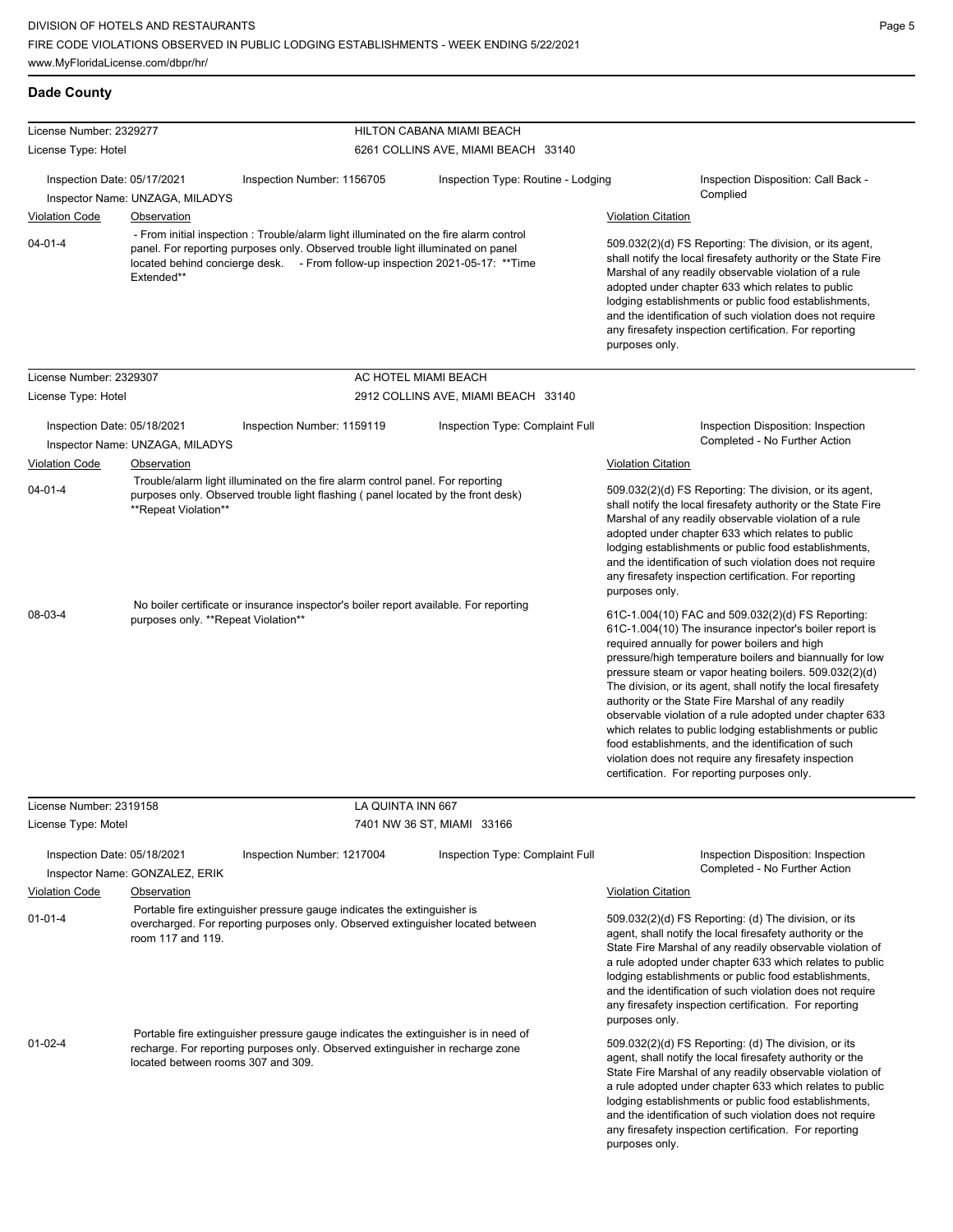| License Number: 2329479                                          |                                                                                                                                                          |                            | <b>RESIDENCE INN MIAMI NORTHWEST</b>             |                                                                                                                                                                                                                                                                                                                                                                                                                            |  |  |  |
|------------------------------------------------------------------|----------------------------------------------------------------------------------------------------------------------------------------------------------|----------------------------|--------------------------------------------------|----------------------------------------------------------------------------------------------------------------------------------------------------------------------------------------------------------------------------------------------------------------------------------------------------------------------------------------------------------------------------------------------------------------------------|--|--|--|
| License Type: Hotel                                              |                                                                                                                                                          |                            | 10234 NW 19TH ST. DORAL 33172                    |                                                                                                                                                                                                                                                                                                                                                                                                                            |  |  |  |
| Inspection Date: 05/21/2021<br>Inspector Name: ALVAREZ, MARGARET |                                                                                                                                                          | Inspection Number: 1158992 | Inspection Type: Lodging-Licensing<br>Inspection | Inspection Disposition: Inspection<br>Completed - No Further Action                                                                                                                                                                                                                                                                                                                                                        |  |  |  |
| <b>Violation Code</b>                                            | Observation                                                                                                                                              |                            |                                                  | <b>Violation Citation</b>                                                                                                                                                                                                                                                                                                                                                                                                  |  |  |  |
| $01 - 02 - 4$                                                    | Portable fire extinguisher pressure gauge indicates the extinguisher is in need of<br>recharge. For reporting purposes only. Observed in electrical room |                            |                                                  | 509.032(2)(d) FS Reporting: (d) The division, or its<br>agent, shall notify the local firesafety authority or the<br>State Fire Marshal of any readily observable violation of<br>a rule adopted under chapter 633 which relates to public<br>lodging establishments or public food establishments,<br>and the identification of such violation does not require<br>any firesafety inspection certification. For reporting |  |  |  |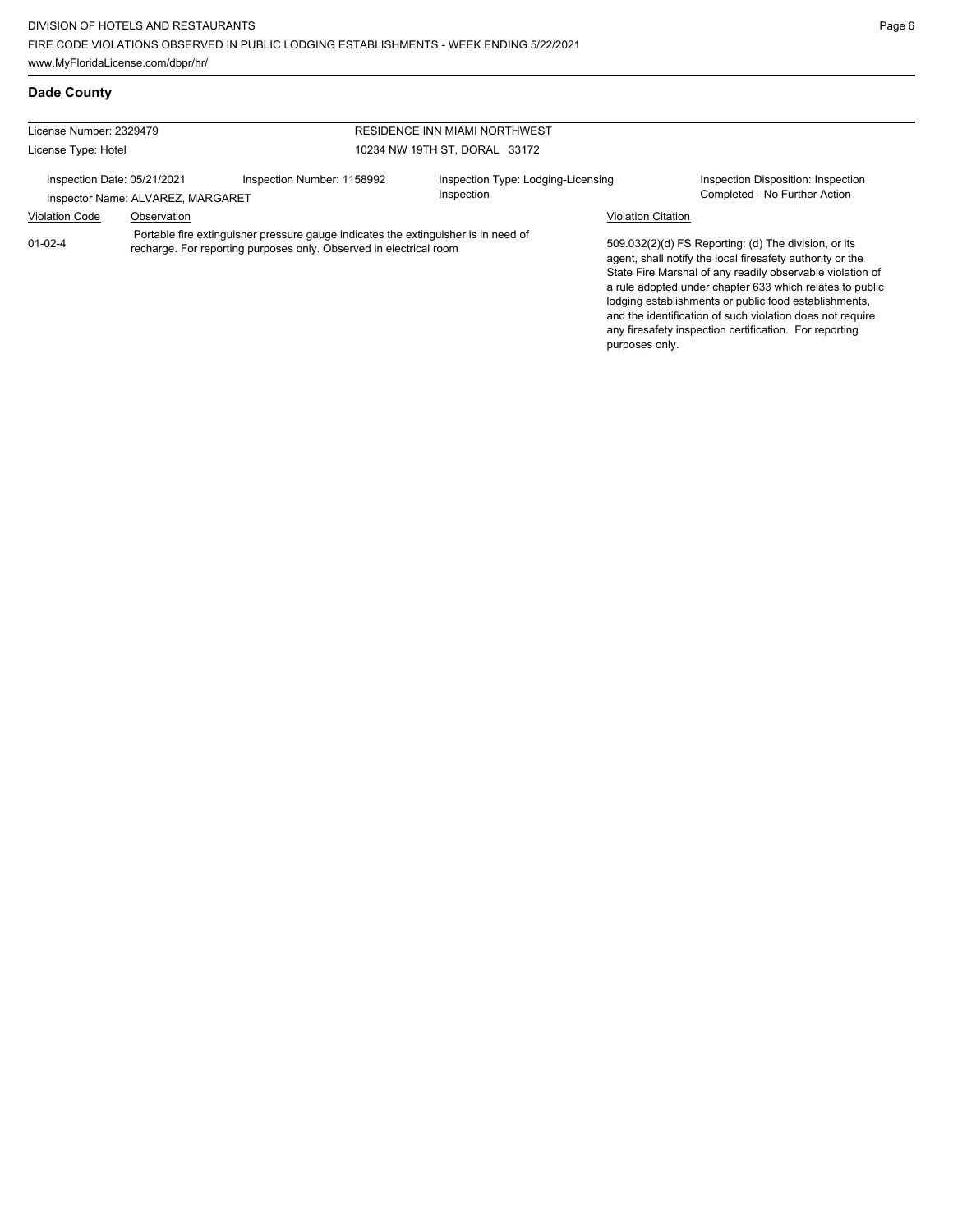## **Duval County**

| License Number: 2600005                                                 |                                                                                            |                                                                                                                              | VILLAS ON THE HILL 1131                    |                                                                                                                                                                                                                                                                                                                                                                                                                                          |  |  |
|-------------------------------------------------------------------------|--------------------------------------------------------------------------------------------|------------------------------------------------------------------------------------------------------------------------------|--------------------------------------------|------------------------------------------------------------------------------------------------------------------------------------------------------------------------------------------------------------------------------------------------------------------------------------------------------------------------------------------------------------------------------------------------------------------------------------------|--|--|
| License Type: Apartment                                                 |                                                                                            |                                                                                                                              | 1131-1137 WOODRUFF AVE, JACKSONVILLE 32205 |                                                                                                                                                                                                                                                                                                                                                                                                                                          |  |  |
| Inspection Date: 05/18/2021<br>Inspector Name: ESPINOSA-BECKERT, ILIANA |                                                                                            | Inspection Number: 1512470                                                                                                   | Inspection Type: Complaint Full            | Inspection Disposition: Warning<br><b>Issued</b>                                                                                                                                                                                                                                                                                                                                                                                         |  |  |
| <b>Violation Code</b><br>Observation                                    |                                                                                            |                                                                                                                              |                                            | <b>Violation Citation</b>                                                                                                                                                                                                                                                                                                                                                                                                                |  |  |
| $04 - 05 - 4$                                                           | No smoke detector provided in guest room/unit. For reporting purposes only. Apt<br>1137-23 |                                                                                                                              |                                            | 509.032(2)(d) FS Reporting: The division, or its agent,<br>shall notify the local firesafety authority or the State Fire<br>Marshal of any readily observable violation of a rule<br>adopted under chapter 633 which relates to public<br>lodging establishments or public food establishments,<br>and the identification of such violation does not require<br>any firesafety inspection certification. For reporting<br>purposes only. |  |  |
| License Number: 2602643                                                 |                                                                                            | <b>SCOTTISH INN</b>                                                                                                          |                                            |                                                                                                                                                                                                                                                                                                                                                                                                                                          |  |  |
| License Type: Motel                                                     |                                                                                            |                                                                                                                              | 2300 PHILLIPS HWY, JACKSONVILLE 322073548  |                                                                                                                                                                                                                                                                                                                                                                                                                                          |  |  |
| Inspection Date: 05/20/2021<br>Inspector Name: YOUNG, JENNIFER          |                                                                                            | Inspection Number: 1217019                                                                                                   | Inspection Type: Complaint Full            | Inspection Disposition: Inspection<br>Completed - No Further Action                                                                                                                                                                                                                                                                                                                                                                      |  |  |
| <b>Violation Code</b>                                                   | Observation                                                                                |                                                                                                                              |                                            | <b>Violation Citation</b>                                                                                                                                                                                                                                                                                                                                                                                                                |  |  |
| $04 - 03 - 4$<br>For reporting purposes only.                           |                                                                                            | Smoke detector/alarm in guest room/unit damaged as to appear to be inoperable.<br>Smoke alarm is hanging on wall in room 224 |                                            | 509.032(2)(d) FS Reporting: The division, or its agent,<br>shall notify the local firesafety authority or the State Fire<br>Marshal of any readily observable violation of a rule<br>adopted under chapter 633 which relates to public<br>lodging establishments or public food establishments,<br>and the identification of such violation does not require<br>any firesafety inspection certification. For reporting<br>purposes only. |  |  |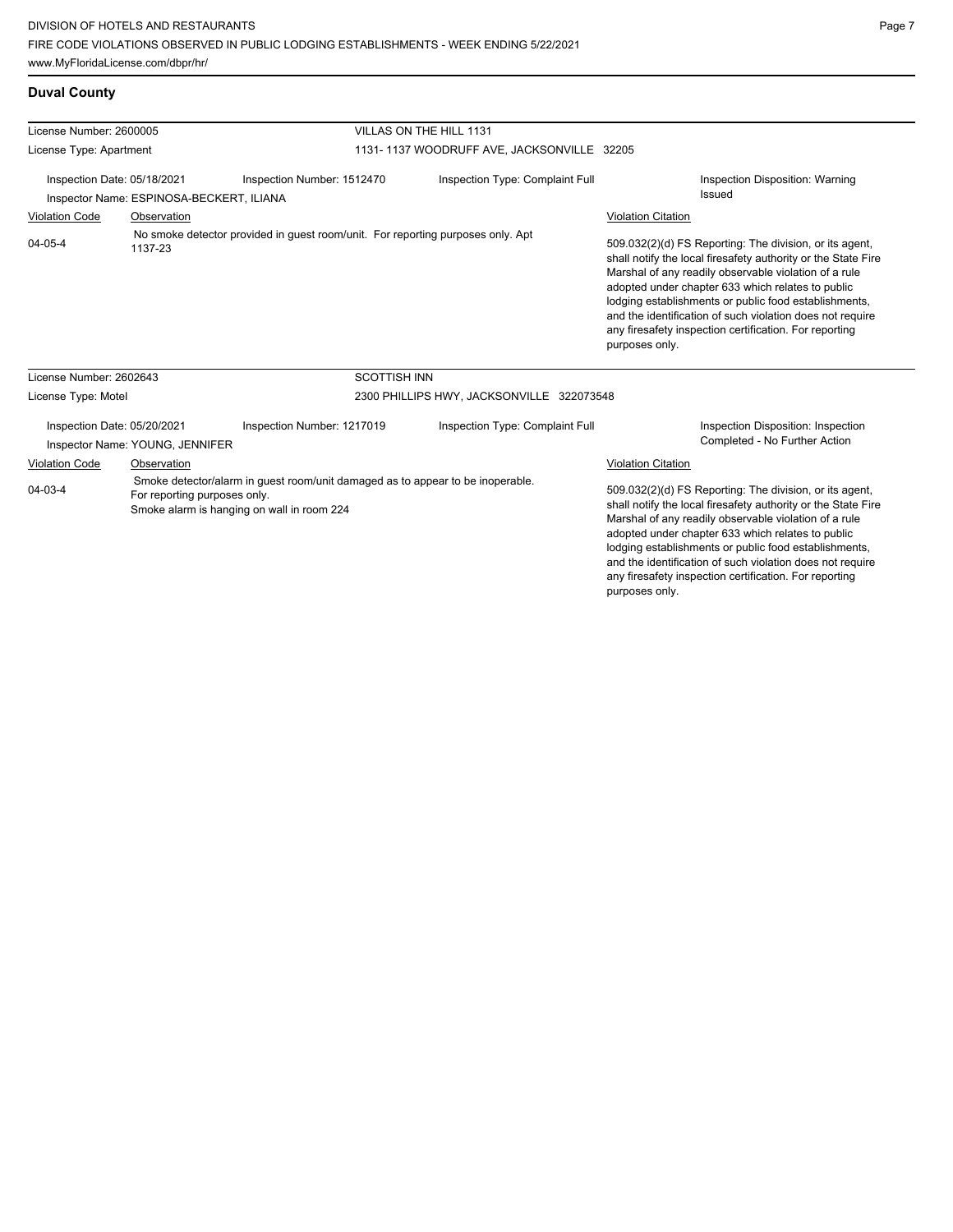**Escambia County**

License Number: 2702586

and the identification of such violation does not require any firesafety inspection certification. For reporting

purposes only.

| License Type: Apartment     |                                    |                                                                                                                                                                                                                     | 501 N DEVILLIERS ST, PENSACOLA 32501 |                           |                                                                                                                                                                                                                                                                                                                                                                                                                            |
|-----------------------------|------------------------------------|---------------------------------------------------------------------------------------------------------------------------------------------------------------------------------------------------------------------|--------------------------------------|---------------------------|----------------------------------------------------------------------------------------------------------------------------------------------------------------------------------------------------------------------------------------------------------------------------------------------------------------------------------------------------------------------------------------------------------------------------|
| Inspection Date: 05/19/2021 | Inspector Name: ALBRITTON, GREGORY | Inspection Number: 1500354                                                                                                                                                                                          | Inspection Type: Routine - Lodging   |                           | <b>Inspection Disposition: Administrative</b><br>complaint recommended                                                                                                                                                                                                                                                                                                                                                     |
| <b>Violation Code</b>       | Observation                        |                                                                                                                                                                                                                     |                                      | <b>Violation Citation</b> |                                                                                                                                                                                                                                                                                                                                                                                                                            |
| $01 - 04 - 4$               | only.                              | No portable fire extinguisher present on the premises. For reporting purposes                                                                                                                                       |                                      | purposes only.            | 509.032(2)(d) FS Reporting: (d) The division, or its<br>agent, shall notify the local firesafety authority or the<br>State Fire Marshal of any readily observable violation of<br>a rule adopted under chapter 633 which relates to public<br>lodging establishments or public food establishments,<br>and the identification of such violation does not require<br>any firesafety inspection certification. For reporting |
| License Number: 2705809     |                                    | APARTMENT                                                                                                                                                                                                           |                                      |                           |                                                                                                                                                                                                                                                                                                                                                                                                                            |
| License Type: Apartment     |                                    |                                                                                                                                                                                                                     | 5708 N PALAFOX HWY, PENSACOLA 32503  |                           |                                                                                                                                                                                                                                                                                                                                                                                                                            |
| Inspection Date: 05/19/2021 | Inspector Name: ALBRITTON, GREGORY | Inspection Number: 1507841                                                                                                                                                                                          | Inspection Type: Routine - Lodging   |                           | <b>Inspection Disposition: Administrative</b><br>complaint recommended                                                                                                                                                                                                                                                                                                                                                     |
| <b>Violation Code</b>       | Observation                        |                                                                                                                                                                                                                     |                                      | <b>Violation Citation</b> |                                                                                                                                                                                                                                                                                                                                                                                                                            |
| $01 - 04 - 4$               | only.                              | No portable fire extinguisher present on the premises. For reporting purposes                                                                                                                                       |                                      | purposes only.            | 509.032(2)(d) FS Reporting: (d) The division, or its<br>agent, shall notify the local firesafety authority or the<br>State Fire Marshal of any readily observable violation of<br>a rule adopted under chapter 633 which relates to public<br>lodging establishments or public food establishments,<br>and the identification of such violation does not require<br>any firesafety inspection certification. For reporting |
| License Number: 2700357     |                                    |                                                                                                                                                                                                                     | PARK PLACE APARTMENTS                |                           |                                                                                                                                                                                                                                                                                                                                                                                                                            |
| License Type: Apartment     |                                    |                                                                                                                                                                                                                     | 2275 SCENIC HWY, PENSACOLA 325036680 |                           |                                                                                                                                                                                                                                                                                                                                                                                                                            |
| Inspection Date: 05/19/2021 | Inspector Name: ALBRITTON, GREGORY | Inspection Number: 1490407                                                                                                                                                                                          | Inspection Type: Routine - Lodging   |                           | <b>Inspection Disposition: Administrative</b><br>complaint recommended                                                                                                                                                                                                                                                                                                                                                     |
| <b>Violation Code</b>       | Observation                        |                                                                                                                                                                                                                     |                                      | <b>Violation Citation</b> |                                                                                                                                                                                                                                                                                                                                                                                                                            |
| $02 - 08 - 4$               |                                    | Propane (LP gas) tank having a water capacity greater than 2.7 lbs. stored under<br>a stairwell. For reporting purposes only.<br>Stairway next to apartment 104 and 105.<br>Stairway next to apartment 101 and 116. |                                      |                           | 509.032(2)(d) FS Reporting: (d) The division, or its<br>agent, shall notify the local firesafety authority or the<br>State Fire Marshal of any readily observable violation of<br>a rule adopted under chapter 633 which relates to public<br>lodging establishments or public food establishments,                                                                                                                        |

DEVILLIERS GARDENS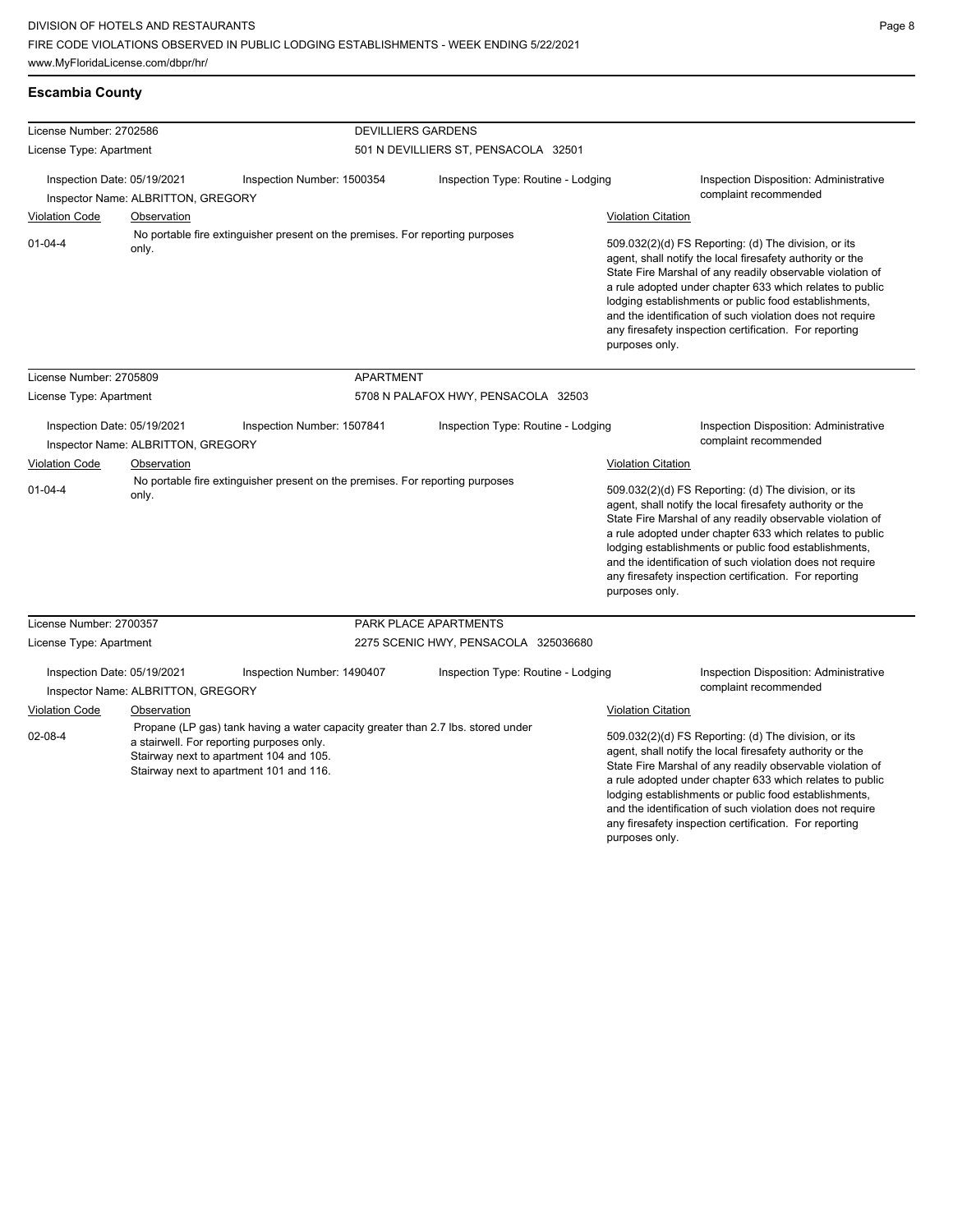## **Hillsborough County**

| License Number: 3902625                                                                                                                                                                                                                                        |                                             |                                                                                                                                                                       | BELARA LAKES APARTMENTS                                                                                                                                                                                                                                                                                                                                                                                                                      |                                                                                                                                                                                                                                                                                                                                                                                                                                                                                                                               |  |
|----------------------------------------------------------------------------------------------------------------------------------------------------------------------------------------------------------------------------------------------------------------|---------------------------------------------|-----------------------------------------------------------------------------------------------------------------------------------------------------------------------|----------------------------------------------------------------------------------------------------------------------------------------------------------------------------------------------------------------------------------------------------------------------------------------------------------------------------------------------------------------------------------------------------------------------------------------------|-------------------------------------------------------------------------------------------------------------------------------------------------------------------------------------------------------------------------------------------------------------------------------------------------------------------------------------------------------------------------------------------------------------------------------------------------------------------------------------------------------------------------------|--|
| License Type: Apartment                                                                                                                                                                                                                                        |                                             |                                                                                                                                                                       | 8402 WATERFORD AVE, TAMPA 33604                                                                                                                                                                                                                                                                                                                                                                                                              |                                                                                                                                                                                                                                                                                                                                                                                                                                                                                                                               |  |
| Inspection Date: 05/21/2021<br><b>Violation Code</b>                                                                                                                                                                                                           | Inspector Name: ZHANG, JACKY<br>Observation | Inspection Number: 1512437                                                                                                                                            | Inspection Type: Complaint Full                                                                                                                                                                                                                                                                                                                                                                                                              | Inspection Disposition: Call Back -<br>Complied<br><b>Violation Citation</b>                                                                                                                                                                                                                                                                                                                                                                                                                                                  |  |
| - From initial inspection : Portable fire extinguisher pressure gauge indicates the<br>$01-02-4$<br>extinguisher is in need of recharge. For reporting purposes only.<br>By building 13 unit T4. - From follow-up inspection 2021-05-21: ** Time<br>Extended** |                                             |                                                                                                                                                                       | 509.032(2)(d) FS Reporting: (d) The division, or its<br>agent, shall notify the local firesafety authority or the<br>State Fire Marshal of any readily observable violation of<br>a rule adopted under chapter 633 which relates to public<br>lodging establishments or public food establishments,<br>and the identification of such violation does not require<br>any firesafety inspection certification. For reporting<br>purposes only. |                                                                                                                                                                                                                                                                                                                                                                                                                                                                                                                               |  |
| License Number: 3900494                                                                                                                                                                                                                                        |                                             | THE MIRASOL                                                                                                                                                           |                                                                                                                                                                                                                                                                                                                                                                                                                                              |                                                                                                                                                                                                                                                                                                                                                                                                                                                                                                                               |  |
| License Type: Apartment                                                                                                                                                                                                                                        |                                             |                                                                                                                                                                       | 84 DAVIS BLVD, TAMPA 33606                                                                                                                                                                                                                                                                                                                                                                                                                   |                                                                                                                                                                                                                                                                                                                                                                                                                                                                                                                               |  |
| Inspection Date: 05/17/2021                                                                                                                                                                                                                                    | Inspector Name: MCINTYRE, REGIS             | Inspection Number: 1512447                                                                                                                                            | Inspection Type: Lodging-Licensing<br>Inspection                                                                                                                                                                                                                                                                                                                                                                                             | Inspection Disposition: Inspection<br>Completed - No Further Action                                                                                                                                                                                                                                                                                                                                                                                                                                                           |  |
| <b>Violation Code</b>                                                                                                                                                                                                                                          | Observation                                 |                                                                                                                                                                       |                                                                                                                                                                                                                                                                                                                                                                                                                                              | <b>Violation Citation</b>                                                                                                                                                                                                                                                                                                                                                                                                                                                                                                     |  |
| $01-02-4$<br>203.                                                                                                                                                                                                                                              |                                             | Portable fire extinguisher pressure gauge indicates the extinguisher is in need of<br>recharge. For reporting purposes only. Next to apartment 409. Next to apartment |                                                                                                                                                                                                                                                                                                                                                                                                                                              | 509.032(2)(d) FS Reporting: (d) The division, or its<br>agent, shall notify the local firesafety authority or the<br>State Fire Marshal of any readily observable violation of<br>a rule adopted under chapter 633 which relates to public<br>lodging establishments or public food establishments,<br>and the identification of such violation does not require<br>any firesafety inspection certification. For reporting<br>purposes only.                                                                                  |  |
| License Number: 3904663                                                                                                                                                                                                                                        |                                             |                                                                                                                                                                       | MARRIOTT TAMPA WESTSHORE                                                                                                                                                                                                                                                                                                                                                                                                                     |                                                                                                                                                                                                                                                                                                                                                                                                                                                                                                                               |  |
| License Type: Hotel                                                                                                                                                                                                                                            |                                             |                                                                                                                                                                       | 1001 N WESTSHORE BLVD, TAMPA 33607                                                                                                                                                                                                                                                                                                                                                                                                           |                                                                                                                                                                                                                                                                                                                                                                                                                                                                                                                               |  |
| Inspection Date: 05/21/2021                                                                                                                                                                                                                                    | Inspector Name: DODGE, DAVID                | Inspection Number: 1158493                                                                                                                                            | Inspection Type: Routine - Lodging                                                                                                                                                                                                                                                                                                                                                                                                           | Inspection Disposition: Inspection<br>Completed - No Further Action<br>Violation Citation                                                                                                                                                                                                                                                                                                                                                                                                                                     |  |
| Violation Code<br>Observation<br>08-04-4<br>Action Taken** **Repeat Violation**                                                                                                                                                                                |                                             | Boiler certificate not posted in the boiler room. For reporting purposes only.<br>Operator has a scheduled boiler inspection scheduled for this week **Corrective     |                                                                                                                                                                                                                                                                                                                                                                                                                                              | 61C-1.004(10) FAC and 509.032(2)(d) FS Reporting:<br>61C-1.004(10) The insurance inspector's boiler report<br>shall be posted in the boiler room. 509.032(2)(d) The<br>division, or its agent, shall notify the local firesafety<br>authority or the State Fire Marshal of any readily<br>observable violation of a rule adopted under chapter 633<br>which relates to public lodging establishments or public<br>food establishments, and the identification of such<br>violation does not require any firesafety inspection |  |

certification. For reporting purposes only.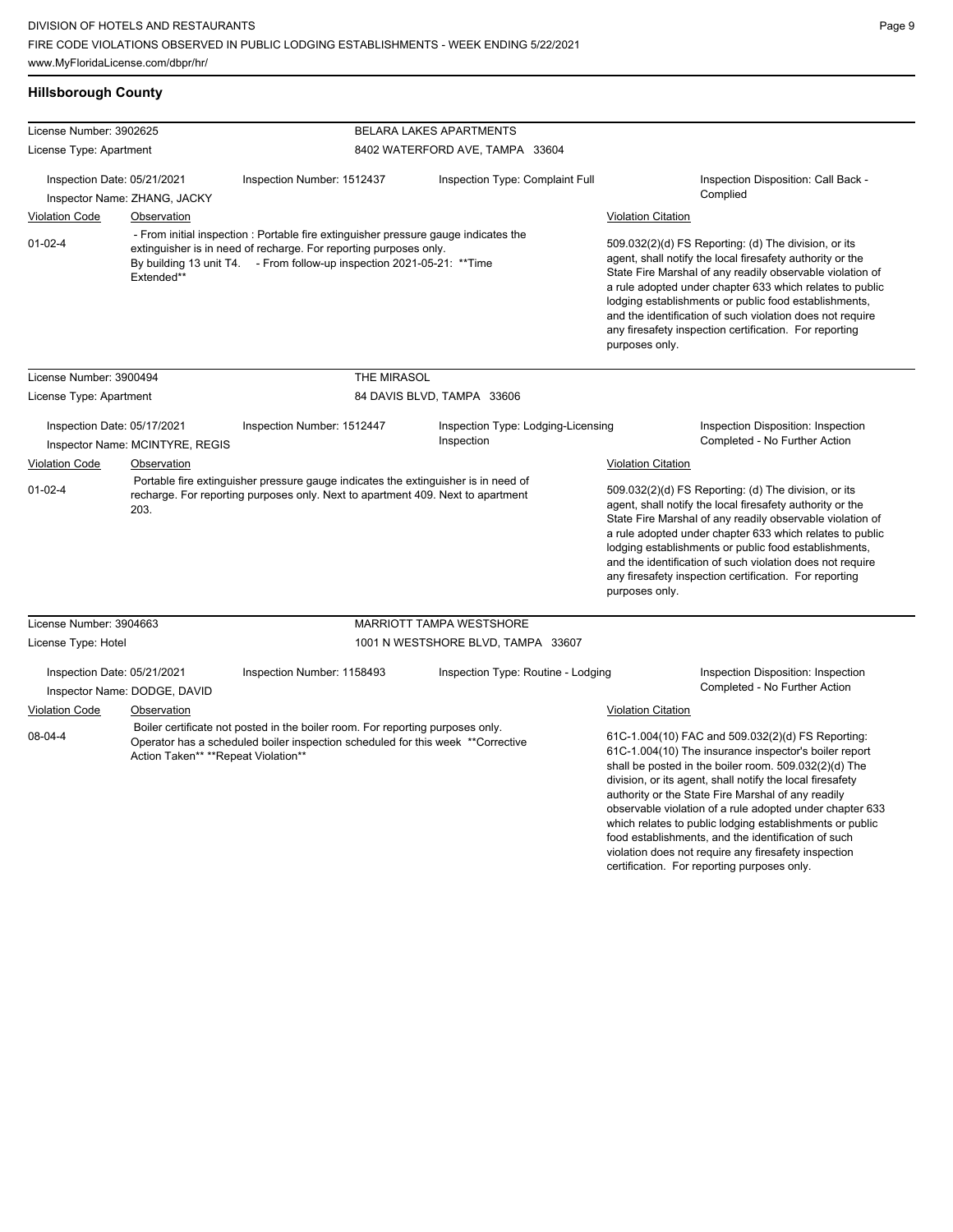**Lee County**

| License Number: 4601279                                                                                                                                                 |                                                                                                                                                   |                            | ECONO LODGE                                   |                                                                                                                                                                                                                                                                                                                                                                                                                                              |                                                  |  |  |
|-------------------------------------------------------------------------------------------------------------------------------------------------------------------------|---------------------------------------------------------------------------------------------------------------------------------------------------|----------------------------|-----------------------------------------------|----------------------------------------------------------------------------------------------------------------------------------------------------------------------------------------------------------------------------------------------------------------------------------------------------------------------------------------------------------------------------------------------------------------------------------------------|--------------------------------------------------|--|--|
| License Type: Motel                                                                                                                                                     |                                                                                                                                                   |                            | 13301 N CLEVELAND AVE, NORTH FORT MYERS 33903 |                                                                                                                                                                                                                                                                                                                                                                                                                                              |                                                  |  |  |
| Inspection Date: 05/18/2021<br>Inspector Name: SAYED, MOHAMMED                                                                                                          |                                                                                                                                                   | Inspection Number: 1215991 | Inspection Type: Routine - Lodging            |                                                                                                                                                                                                                                                                                                                                                                                                                                              | Inspection Disposition: Warning<br>Issued        |  |  |
| <b>Violation Code</b>                                                                                                                                                   | Observation                                                                                                                                       |                            |                                               | <b>Violation Citation</b>                                                                                                                                                                                                                                                                                                                                                                                                                    |                                                  |  |  |
| $01 - 02 - 4$                                                                                                                                                           | Portable fire extinguisher pressure gauge indicates the extinguisher is in need of<br>recharge. For reporting purposes only. **Repeat Violation** |                            |                                               | 509.032(2)(d) FS Reporting: (d) The division, or its<br>agent, shall notify the local firesafety authority or the<br>State Fire Marshal of any readily observable violation of<br>a rule adopted under chapter 633 which relates to public<br>lodging establishments or public food establishments,<br>and the identification of such violation does not require<br>any firesafety inspection certification. For reporting<br>purposes only. |                                                  |  |  |
| License Number: 4600683                                                                                                                                                 |                                                                                                                                                   |                            | <b>FOUNTAIN COTTAGES INN</b>                  |                                                                                                                                                                                                                                                                                                                                                                                                                                              |                                                  |  |  |
| License Type: Motel                                                                                                                                                     |                                                                                                                                                   |                            | 14621 MCGREGOR BLVD, FORT MYERS 33908         |                                                                                                                                                                                                                                                                                                                                                                                                                                              |                                                  |  |  |
| Inspection Date: 05/18/2021                                                                                                                                             | Inspector Name: SOMMERS, KARA                                                                                                                     | Inspection Number: 1217017 | Inspection Type: Routine - Lodging            |                                                                                                                                                                                                                                                                                                                                                                                                                                              | Inspection Disposition: Warning<br><b>Issued</b> |  |  |
| <b>Violation Code</b>                                                                                                                                                   | Observation                                                                                                                                       |                            |                                               | <b>Violation Citation</b>                                                                                                                                                                                                                                                                                                                                                                                                                    |                                                  |  |  |
| Portable fire extinguisher pressure gauge indicates the extinguisher is in need of<br>$01 - 02 - 4$<br>recharge. Extinguisher near Unit 2. For reporting purposes only. |                                                                                                                                                   |                            |                                               | 509.032(2)(d) FS Reporting: (d) The division, or its<br>agent, shall notify the local firesafety authority or the<br>State Fire Marshal of any readily observable violation of<br>a rule adopted under chapter 633 which relates to public<br>lodging establishments or public food establishments,<br>and the identification of such violation does not require<br>any firesafety inspection certification. For reporting                   |                                                  |  |  |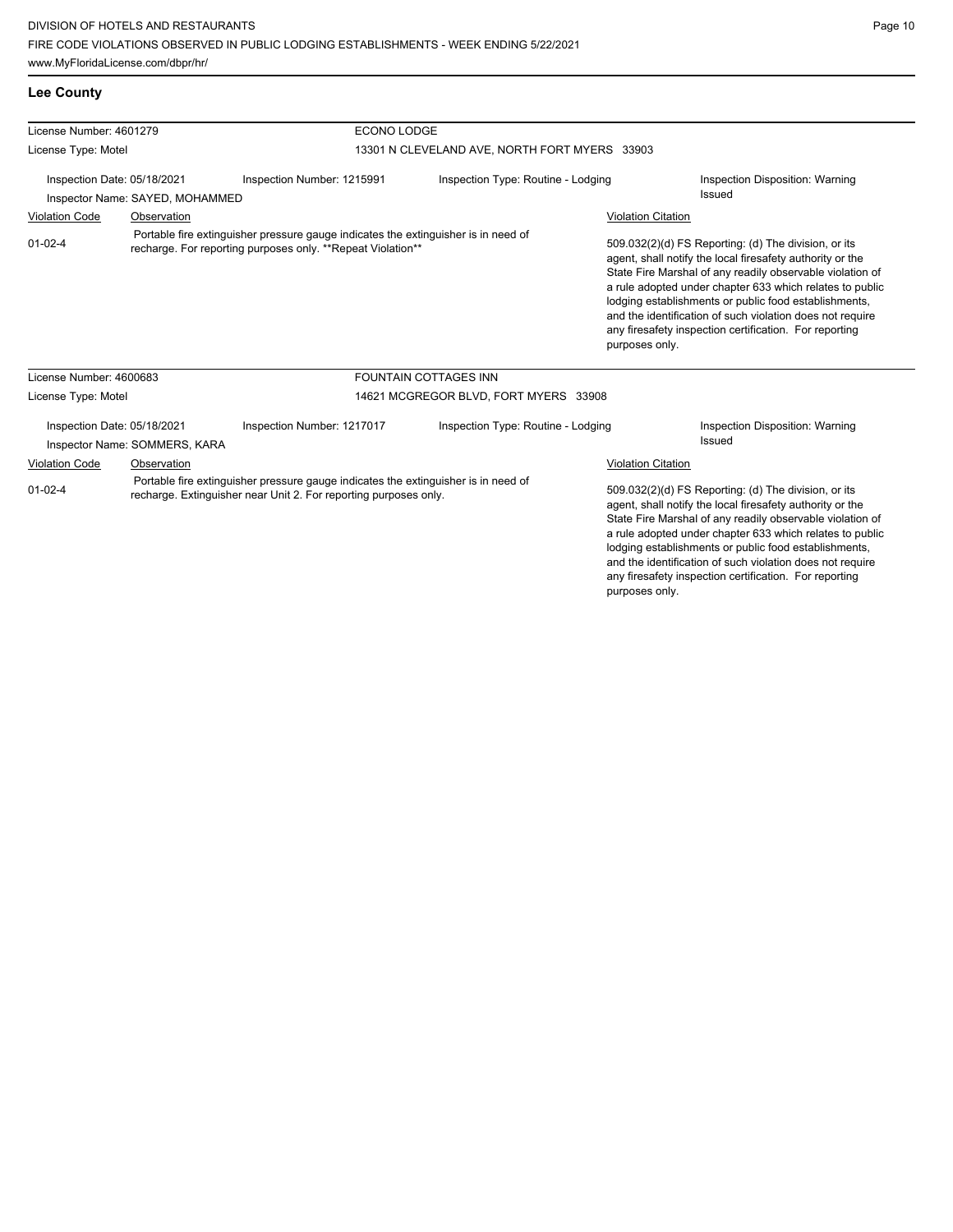## **Leon County**

| License Number: 4700582                                                                                                                                                                                   |                                                                                                                                                                              |                            | THE SUMMIT AT CAMPUS EDGE                        |                                                                                                                                                                                                                                                                                                                                                                                                                                              |                                                                     |  |  |
|-----------------------------------------------------------------------------------------------------------------------------------------------------------------------------------------------------------|------------------------------------------------------------------------------------------------------------------------------------------------------------------------------|----------------------------|--------------------------------------------------|----------------------------------------------------------------------------------------------------------------------------------------------------------------------------------------------------------------------------------------------------------------------------------------------------------------------------------------------------------------------------------------------------------------------------------------------|---------------------------------------------------------------------|--|--|
| License Type: Apartment                                                                                                                                                                                   |                                                                                                                                                                              |                            | 630 W VIRIGINA ST, TALLAHASSEE 32304             |                                                                                                                                                                                                                                                                                                                                                                                                                                              |                                                                     |  |  |
| Inspection Date: 05/19/2021<br>Inspector Name: GRODEWALD, PAUL                                                                                                                                            |                                                                                                                                                                              | Inspection Number: 1491975 | Inspection Type: Routine - Lodging               |                                                                                                                                                                                                                                                                                                                                                                                                                                              | Inspection Disposition: Administrative<br>complaint recommended     |  |  |
| <b>Violation Code</b>                                                                                                                                                                                     | Observation                                                                                                                                                                  |                            |                                                  | <b>Violation Citation</b>                                                                                                                                                                                                                                                                                                                                                                                                                    |                                                                     |  |  |
| $01 - 02 - 4$                                                                                                                                                                                             | Portable fire extinguisher pressure gauge indicates the extinguisher is in need of<br>recharge. For reporting purposes only.<br>Fire extinguisher in front of apartment 308. |                            |                                                  | 509.032(2)(d) FS Reporting: (d) The division, or its<br>agent, shall notify the local firesafety authority or the<br>State Fire Marshal of any readily observable violation of<br>a rule adopted under chapter 633 which relates to public<br>lodging establishments or public food establishments,<br>and the identification of such violation does not require<br>any firesafety inspection certification. For reporting<br>purposes only. |                                                                     |  |  |
| License Number: 4703205                                                                                                                                                                                   |                                                                                                                                                                              |                            | <b>DOLGEN APARTMENTS</b>                         |                                                                                                                                                                                                                                                                                                                                                                                                                                              |                                                                     |  |  |
| License Type: Apartment                                                                                                                                                                                   |                                                                                                                                                                              |                            | 1413 MCCAULEY RD, TALLAHASSEE 32308              |                                                                                                                                                                                                                                                                                                                                                                                                                                              |                                                                     |  |  |
| Inspection Date: 05/21/2021<br>Inspector Name: SMITH, PAUL                                                                                                                                                |                                                                                                                                                                              | Inspection Number: 1512416 | Inspection Type: Lodging-Licensing<br>Inspection |                                                                                                                                                                                                                                                                                                                                                                                                                                              | Inspection Disposition: Inspection<br>Completed - No Further Action |  |  |
| <b>Violation Code</b>                                                                                                                                                                                     | Observation                                                                                                                                                                  |                            |                                                  | <b>Violation Citation</b>                                                                                                                                                                                                                                                                                                                                                                                                                    |                                                                     |  |  |
| Portable fire extinguisher missing from it's designated location (sign present<br>$01 - 03 - 4$<br>indicating designated location). For reporting purposes only. Fire extinguisher on<br>ground by apt A. |                                                                                                                                                                              |                            |                                                  | 509.032(2)(d) FS Reporting: (d) The division, or its<br>agent, shall notify the local firesafety authority or the<br>State Fire Marshal of any readily observable violation of<br>a rule adopted under chapter 633 which relates to public<br>lodging establishments or public food establishments,<br>and the identification of such violation does not require<br>any firesafety inspection certification. For reporting                   |                                                                     |  |  |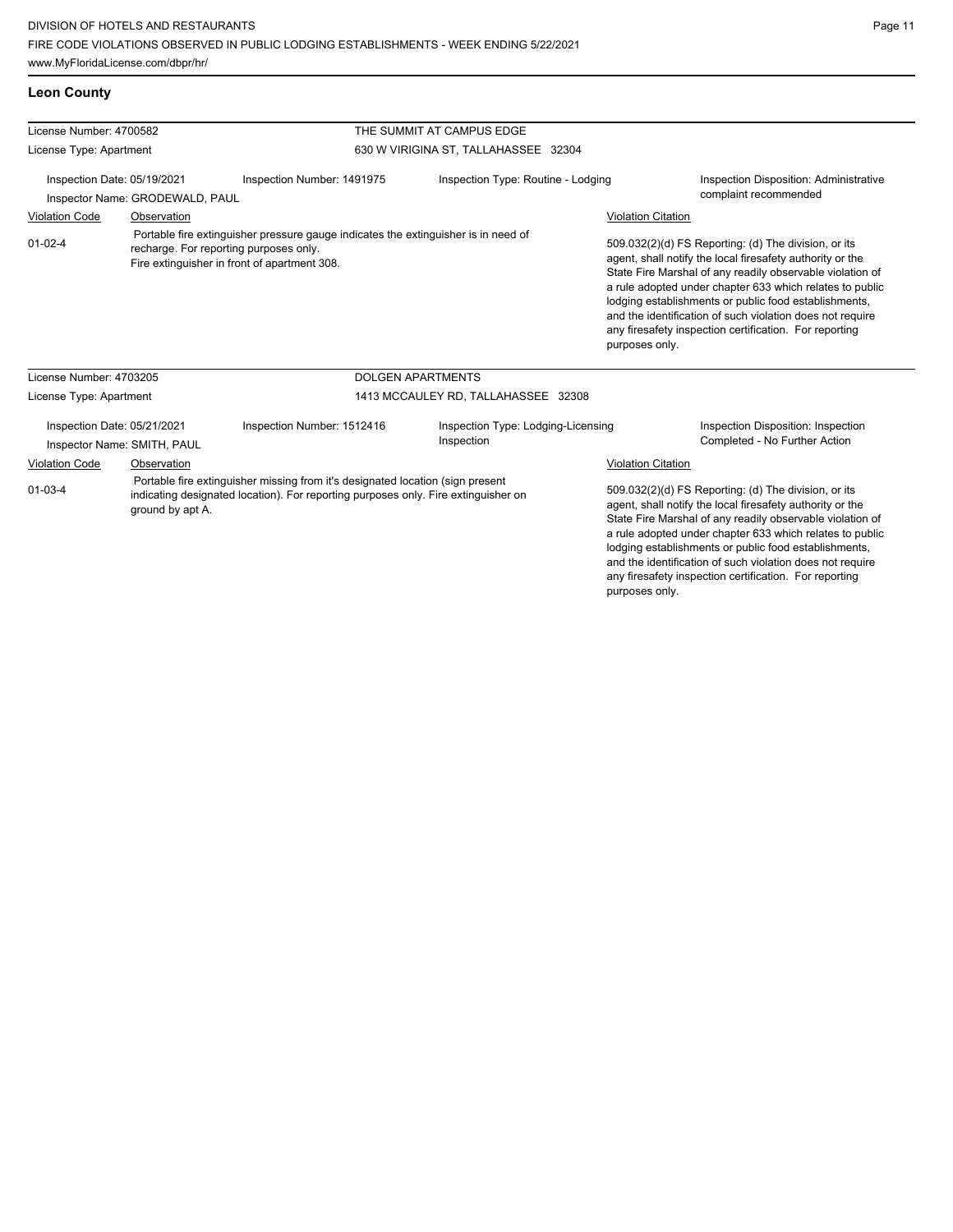# **Manatee County**

| License Number: 5105092                                    |                                     |                                                                                                                                                                | RIVERSONG APARTMENTS<br>606 3 AVE W, BRADENTON 34205 |                                                                                                                                                                                                                                                                                                                                                                                                                                              |
|------------------------------------------------------------|-------------------------------------|----------------------------------------------------------------------------------------------------------------------------------------------------------------|------------------------------------------------------|----------------------------------------------------------------------------------------------------------------------------------------------------------------------------------------------------------------------------------------------------------------------------------------------------------------------------------------------------------------------------------------------------------------------------------------------|
| License Type: Apartment                                    |                                     |                                                                                                                                                                |                                                      |                                                                                                                                                                                                                                                                                                                                                                                                                                              |
| Inspection Date: 05/21/2021                                | Inspector Name: ANGEL, TERRY        | Inspection Number: 1492514                                                                                                                                     | Inspection Type: Routine - Lodging                   | Inspection Disposition: Inspection<br>Completed - No Further Action                                                                                                                                                                                                                                                                                                                                                                          |
| <b>Violation Code</b>                                      | Observation                         |                                                                                                                                                                |                                                      | <b>Violation Citation</b>                                                                                                                                                                                                                                                                                                                                                                                                                    |
| $04 - 01 - 4$                                              | Voice Message.                      | Trouble/alarm light illuminated on the fire alarm control panel. For reporting<br>purposes only. Notified Bradenton Fire Inspector, Massey, 941-932-9600. Left |                                                      | 509.032(2)(d) FS Reporting: The division, or its agent,<br>shall notify the local firesafety authority or the State Fire<br>Marshal of any readily observable violation of a rule<br>adopted under chapter 633 which relates to public<br>lodging establishments or public food establishments,<br>and the identification of such violation does not require<br>any firesafety inspection certification. For reporting<br>purposes only.     |
| License Number: 5100375                                    |                                     | <b>MICHIANA MOTEL</b>                                                                                                                                          |                                                      |                                                                                                                                                                                                                                                                                                                                                                                                                                              |
| License Type: Motel                                        |                                     |                                                                                                                                                                | 3235 14 ST W, BRADENTON 342056298                    |                                                                                                                                                                                                                                                                                                                                                                                                                                              |
| Inspection Date: 05/20/2021                                | Inspector Name: NIEVES, RAFAEL      | Inspection Number: 1212596                                                                                                                                     | Inspection Type: Routine - Lodging                   | Inspection Disposition: Inspection<br>Completed - No Further Action                                                                                                                                                                                                                                                                                                                                                                          |
| <b>Violation Code</b>                                      | Observation                         |                                                                                                                                                                |                                                      | <b>Violation Citation</b>                                                                                                                                                                                                                                                                                                                                                                                                                    |
| 08-06-4                                                    |                                     | Combustibles stored in boiler room. For reporting purposes only.<br>Observed a wood pallet stored in boiler room.                                              |                                                      | 509.032(2)(d) FS Reporting: (d) The division, or its<br>agent, shall notify the local firesafety authority or the<br>State Fire Marshal of any readily observable violation of<br>a rule adopted under chapter 633 which relates to public<br>lodging establishments or public food establishments,<br>and the identification of such violation does not require<br>any firesafety inspection certification. For reporting<br>purposes only. |
| License Number: 5100097                                    |                                     | <b>DESOTO TOWERS</b>                                                                                                                                           |                                                      |                                                                                                                                                                                                                                                                                                                                                                                                                                              |
| License Type: Apartment                                    |                                     |                                                                                                                                                                | 1523 W 6 AVE, BRADENTON 342056717                    |                                                                                                                                                                                                                                                                                                                                                                                                                                              |
| Inspection Date: 05/20/2021<br>Inspector Name: FRANZ, LISA |                                     | Inspection Number: 1507425                                                                                                                                     | Inspection Type: Routine - Lodging                   | Inspection Disposition: Warning<br>Issued                                                                                                                                                                                                                                                                                                                                                                                                    |
| Violation Code                                             | Observation                         |                                                                                                                                                                |                                                      | <b>Violation Citation</b>                                                                                                                                                                                                                                                                                                                                                                                                                    |
| $04 - 01 - 4$                                              | purposes only.                      | Trouble/alarm light illuminated on the fire alarm control panel. For reporting                                                                                 |                                                      | 509.032(2)(d) FS Reporting: The division, or its agent,<br>shall notify the local firesafety authority or the State Fire<br>Marshal of any readily observable violation of a rule<br>adopted under chapter 633 which relates to public<br>lodging establishments or public food establishments,<br>and the identification of such violation does not require<br>any firesafety inspection certification. For reporting<br>purposes only.     |
| License Number: 5103072                                    |                                     |                                                                                                                                                                | HOLIDAY INN EXPRESS & SUITES BRADENTON WEST          |                                                                                                                                                                                                                                                                                                                                                                                                                                              |
| License Type: Hotel                                        |                                     |                                                                                                                                                                | 4450 47 ST W, BRADENTON 34210                        |                                                                                                                                                                                                                                                                                                                                                                                                                                              |
| Inspection Date: 05/12/2021                                | Inspector Name: CARMASSI, BRADLEY   | Inspection Number: 1159092                                                                                                                                     | Inspection Type: Complaint Full                      | Inspection Disposition: Warning<br>Issued                                                                                                                                                                                                                                                                                                                                                                                                    |
| <b>Violation Code</b>                                      | Observation                         |                                                                                                                                                                |                                                      | <b>Violation Citation</b>                                                                                                                                                                                                                                                                                                                                                                                                                    |
| $04 - 01 - 4$                                              | purposes only. **Repeat Violation** | Trouble/alarm light illuminated on the fire alarm control panel. For reporting                                                                                 |                                                      | 509.032(2)(d) FS Reporting: The division, or its agent,<br>shall notify the local firesafety authority or the State Fire<br>Marshal of any readily observable violation of a rule<br>adopted under chapter 633 which relates to public<br>lodging establishments or public food establishments,<br>and the identification of such violation does not require<br>any firesafety inspection certification. For reporting<br>purposes only.     |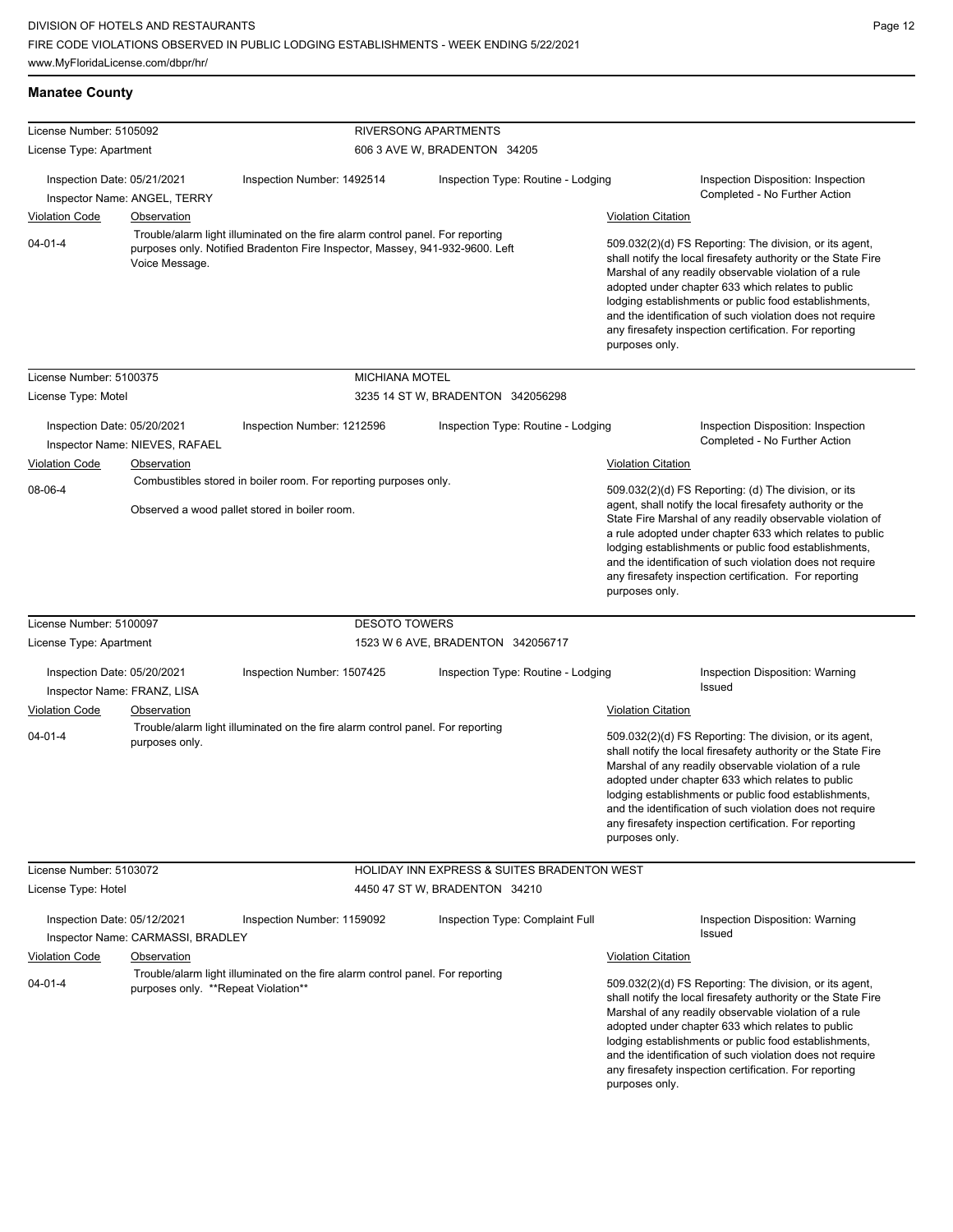**Manatee County**

| License Number: 5105068                                    |             |                                                          | NORTHLAND YACHT CLUB LLC           |                                                                                                                                                                                                                                                                                                                                                                                                                                              |
|------------------------------------------------------------|-------------|----------------------------------------------------------|------------------------------------|----------------------------------------------------------------------------------------------------------------------------------------------------------------------------------------------------------------------------------------------------------------------------------------------------------------------------------------------------------------------------------------------------------------------------------------------|
| License Type: Apartment                                    |             |                                                          | 6510 ANCHOR LOOP, BRADENTON 34212  |                                                                                                                                                                                                                                                                                                                                                                                                                                              |
| Inspection Date: 05/20/2021<br>Inspector Name: FRANZ, LISA |             | Inspection Number: 1502127                               | Inspection Type: Routine - Lodging | Inspection Disposition: Inspection<br>Completed - No Further Action                                                                                                                                                                                                                                                                                                                                                                          |
| <b>Violation Code</b>                                      | Observation |                                                          |                                    | <b>Violation Citation</b>                                                                                                                                                                                                                                                                                                                                                                                                                    |
| $07-01-4$                                                  | Building 14 | Exposed electrical wire(s). For reporting purposes only. |                                    | 509.032(2)(d) FS Reporting: (d) The division, or its<br>agent, shall notify the local firesafety authority or the<br>State Fire Marshal of any readily observable violation of<br>a rule adopted under chapter 633 which relates to public<br>lodging establishments or public food establishments,<br>and the identification of such violation does not require<br>any firesafety inspection certification. For reporting<br>purposes only. |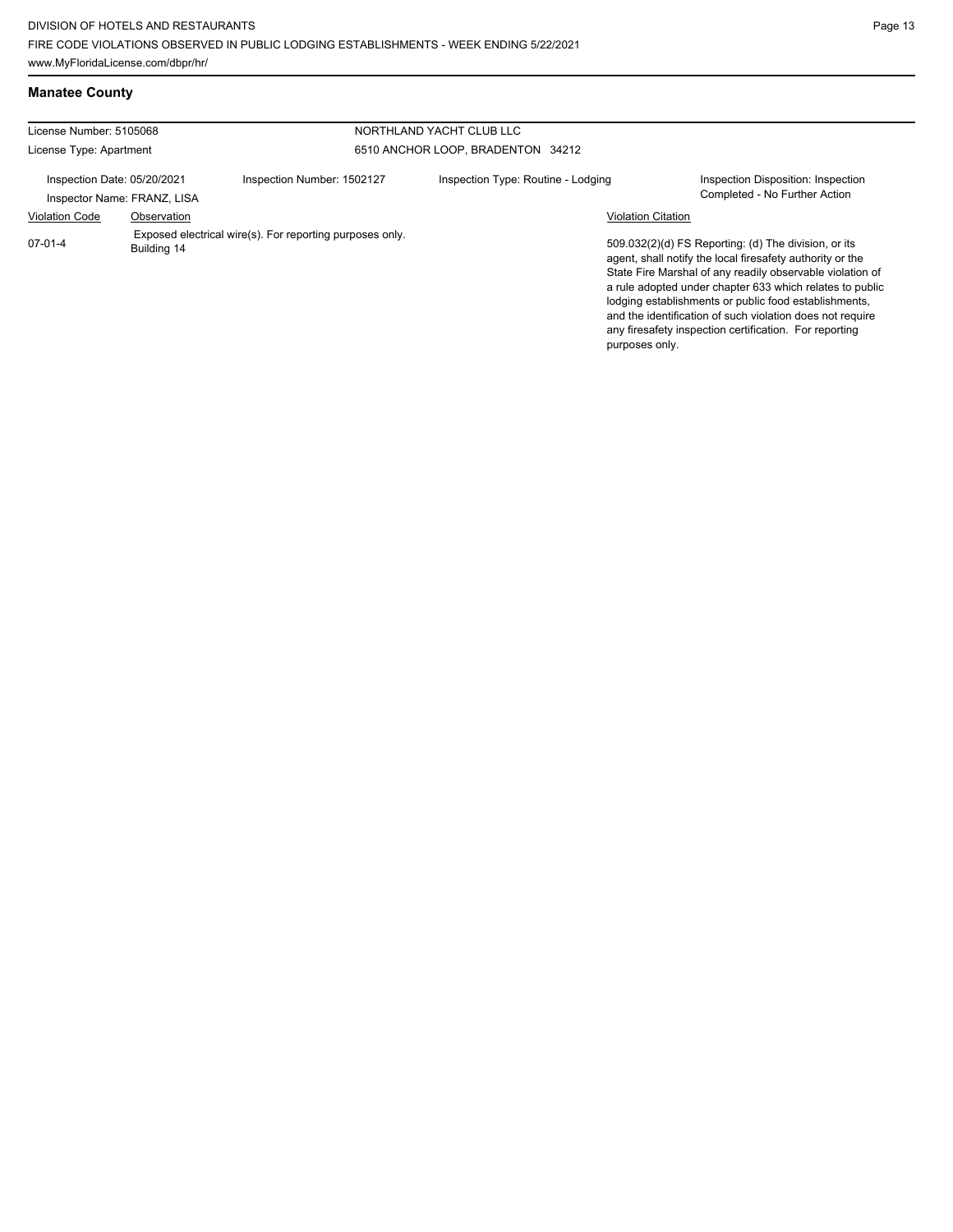**Martin County**

| License Number: 5300336 |                                                            | <b>DAYS INN</b>                                                                                                                                                                                                                   |                                    |                           |                                                                                                                                                                                                                                                                                                                                                                                                                            |
|-------------------------|------------------------------------------------------------|-----------------------------------------------------------------------------------------------------------------------------------------------------------------------------------------------------------------------------------|------------------------------------|---------------------------|----------------------------------------------------------------------------------------------------------------------------------------------------------------------------------------------------------------------------------------------------------------------------------------------------------------------------------------------------------------------------------------------------------------------------|
| License Type: Motel     |                                                            |                                                                                                                                                                                                                                   | 1200 SE FEDERAL HWY, STUART 34994  |                           |                                                                                                                                                                                                                                                                                                                                                                                                                            |
|                         | Inspection Date: 05/18/2021<br>Inspector Name: KAMM, DARYL | Inspection Number: 1215753                                                                                                                                                                                                        | Inspection Type: Routine - Lodging |                           | Inspection Disposition: Call Back -<br>Extension given, pending                                                                                                                                                                                                                                                                                                                                                            |
| <b>Violation Code</b>   | Observation                                                |                                                                                                                                                                                                                                   |                                    | <b>Violation Citation</b> |                                                                                                                                                                                                                                                                                                                                                                                                                            |
| $01 - 02 - 4$           |                                                            | - From initial inspection : Portable fire extinguisher pressure gauge indicates the<br>extinguisher is in need of recharge. For reporting purposes only. By room 210.<br>From follow-up inspection 2021-05-18: ** Time Extended** |                                    |                           | 509.032(2)(d) FS Reporting: (d) The division, or its<br>agent, shall notify the local firesafety authority or the<br>State Fire Marshal of any readily observable violation of<br>a rule adopted under chapter 633 which relates to public<br>lodging establishments or public food establishments,<br>and the identification of such violation does not require<br>any firesafety inspection certification. For reporting |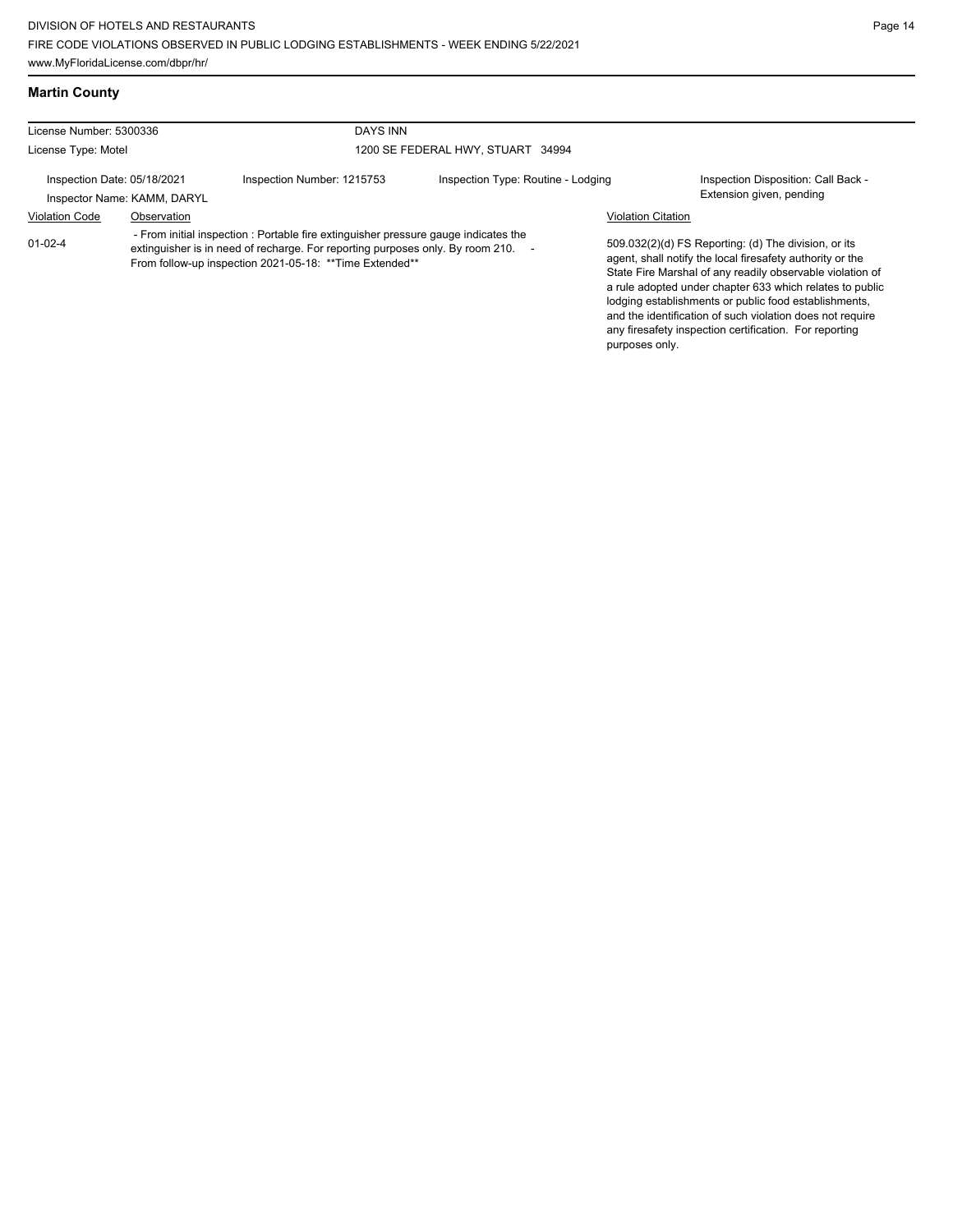violation does not require any firesafety inspection certification. For reporting purposes only.

## **Monroe County**

| License Number: 5400573                                          |             | AMARA CAY RESORT                                                                                                                                                                                                                                                                                                                                                                                                                                                                               |                                      |                                                                                                                                                                                                                                                                                                                                                                                                                                                                                                                                                                                          |  |
|------------------------------------------------------------------|-------------|------------------------------------------------------------------------------------------------------------------------------------------------------------------------------------------------------------------------------------------------------------------------------------------------------------------------------------------------------------------------------------------------------------------------------------------------------------------------------------------------|--------------------------------------|------------------------------------------------------------------------------------------------------------------------------------------------------------------------------------------------------------------------------------------------------------------------------------------------------------------------------------------------------------------------------------------------------------------------------------------------------------------------------------------------------------------------------------------------------------------------------------------|--|
| License Type: Hotel                                              |             |                                                                                                                                                                                                                                                                                                                                                                                                                                                                                                | 80001 OVERSEAS HWY, ISLAMORADA 33036 |                                                                                                                                                                                                                                                                                                                                                                                                                                                                                                                                                                                          |  |
| Inspection Date: 05/21/2021<br>Inspector Name: WHITEHURST, SCOTT |             | Inspection Number: 1156721                                                                                                                                                                                                                                                                                                                                                                                                                                                                     | Inspection Type: Routine - Lodging   | Inspection Disposition: Call Back -<br>Complied                                                                                                                                                                                                                                                                                                                                                                                                                                                                                                                                          |  |
| <b>Violation Code</b>                                            | Observation |                                                                                                                                                                                                                                                                                                                                                                                                                                                                                                |                                      | <b>Violation Citation</b>                                                                                                                                                                                                                                                                                                                                                                                                                                                                                                                                                                |  |
| 08-03-4                                                          |             | - From initial inspection : No boiler certificate or insurance inspector's boiler report<br>available. For reporting purposes only.<br>2- new 360,000 BTU WATER heaters with 600 Gal. Holding tank.<br>As per chief engineer, certificate not required due to under 400,000 BTU<br>follow-up inspection 2021-05-21: No boiler certificate or insurance inspector's<br>boiler report available. For reporting purposes only.<br>No engineer available at time of inspection. ** Time Extended** | - From                               | 61C-1.004(10) FAC and 509.032(2)(d) FS Reporting:<br>61C-1.004(10) The insurance inpector's boiler report is<br>required annually for power boilers and high<br>pressure/high temperature boilers and biannually for low<br>pressure steam or vapor heating boilers. 509.032(2)(d)<br>The division, or its agent, shall notify the local firesafety<br>authority or the State Fire Marshal of any readily<br>observable violation of a rule adopted under chapter 633<br>which relates to public lodging establishments or public<br>food establishments, and the identification of such |  |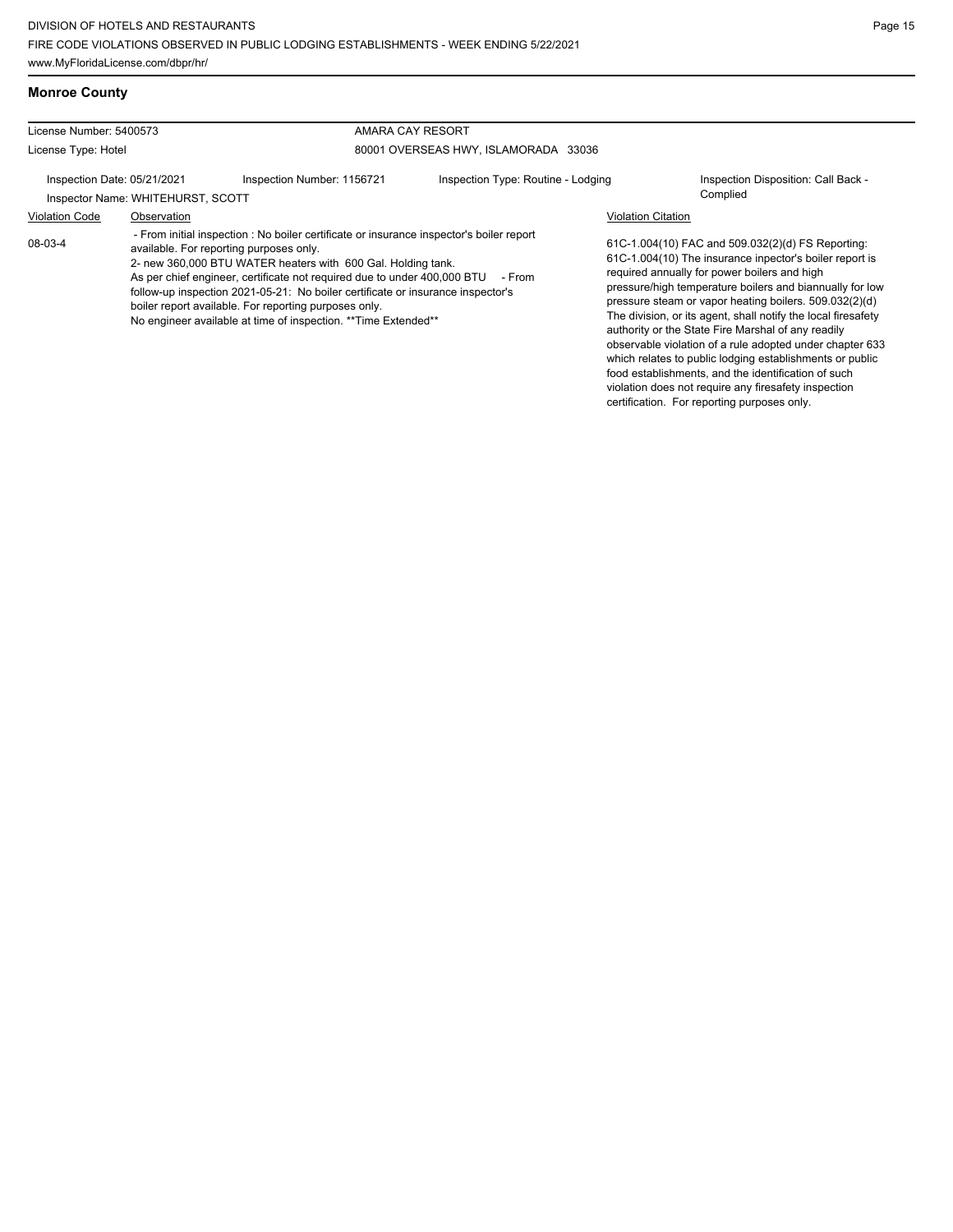**Okaloosa County**

any firesafety inspection certification. For reporting

| License Number: 5603309                                                                                                                                     |                                                                                                                                                                                                   |                                                                                                                              | <b>INNTOWN APARTMENTS</b>                      |                                                                                                                                                                                                                                                                                                                                                                                                                                              |                                                                                                                                                                                                                                                                                                                                                                                                                                              |  |
|-------------------------------------------------------------------------------------------------------------------------------------------------------------|---------------------------------------------------------------------------------------------------------------------------------------------------------------------------------------------------|------------------------------------------------------------------------------------------------------------------------------|------------------------------------------------|----------------------------------------------------------------------------------------------------------------------------------------------------------------------------------------------------------------------------------------------------------------------------------------------------------------------------------------------------------------------------------------------------------------------------------------------|----------------------------------------------------------------------------------------------------------------------------------------------------------------------------------------------------------------------------------------------------------------------------------------------------------------------------------------------------------------------------------------------------------------------------------------------|--|
| License Type: Apartment                                                                                                                                     |                                                                                                                                                                                                   |                                                                                                                              | 795 N WILSON ST, CRESTVIEW 32536               |                                                                                                                                                                                                                                                                                                                                                                                                                                              |                                                                                                                                                                                                                                                                                                                                                                                                                                              |  |
| Inspection Date: 05/19/2021                                                                                                                                 |                                                                                                                                                                                                   | Inspection Number: 1504322                                                                                                   | Inspection Type: Routine - Lodging             |                                                                                                                                                                                                                                                                                                                                                                                                                                              | Inspection Disposition: Warning                                                                                                                                                                                                                                                                                                                                                                                                              |  |
|                                                                                                                                                             | Inspector Name: BURROUGHS, RICHARD                                                                                                                                                                |                                                                                                                              |                                                |                                                                                                                                                                                                                                                                                                                                                                                                                                              | Issued                                                                                                                                                                                                                                                                                                                                                                                                                                       |  |
| <b>Violation Code</b>                                                                                                                                       | Observation                                                                                                                                                                                       |                                                                                                                              |                                                | <b>Violation Citation</b>                                                                                                                                                                                                                                                                                                                                                                                                                    |                                                                                                                                                                                                                                                                                                                                                                                                                                              |  |
| $07 - 01 - 4$                                                                                                                                               | Damaged electrical fuse box. For reporting purposes only.<br>- apartment 157F: electrical circuit breaker panel under carport has the cover<br>hanging by one screw exposing the interior wiring. |                                                                                                                              |                                                |                                                                                                                                                                                                                                                                                                                                                                                                                                              | 509.032(2)(d) FS Reporting: (d) The division, or its<br>agent, shall notify the local firesafety authority or the<br>State Fire Marshal of any readily observable violation of<br>a rule adopted under chapter 633 which relates to public<br>lodging establishments or public food establishments,<br>and the identification of such violation does not require<br>any firesafety inspection certification. For reporting<br>purposes only. |  |
| License Number: 5602925                                                                                                                                     |                                                                                                                                                                                                   |                                                                                                                              | <b>SHANGRA WOODS APTS</b>                      |                                                                                                                                                                                                                                                                                                                                                                                                                                              |                                                                                                                                                                                                                                                                                                                                                                                                                                              |  |
| License Type: Apartment                                                                                                                                     |                                                                                                                                                                                                   |                                                                                                                              | 940 ASHLEY LN, FT WALTON BCH 325476798         |                                                                                                                                                                                                                                                                                                                                                                                                                                              |                                                                                                                                                                                                                                                                                                                                                                                                                                              |  |
| Inspection Date: 05/20/2021<br>Inspector Name: STEINMAN, MARC                                                                                               |                                                                                                                                                                                                   | Inspection Number: 1507479                                                                                                   | Inspection Type: Routine - Lodging             |                                                                                                                                                                                                                                                                                                                                                                                                                                              | Inspection Disposition: Warning<br><b>Issued</b>                                                                                                                                                                                                                                                                                                                                                                                             |  |
| Violation Code                                                                                                                                              | Observation                                                                                                                                                                                       |                                                                                                                              |                                                |                                                                                                                                                                                                                                                                                                                                                                                                                                              | Violation Citation                                                                                                                                                                                                                                                                                                                                                                                                                           |  |
| $01 - 02 - 4$                                                                                                                                               | Between units I and J                                                                                                                                                                             | Portable fire extinguisher pressure gauge indicates the extinguisher is in need of<br>recharge. For reporting purposes only. |                                                | 509.032(2)(d) FS Reporting: (d) The division, or its<br>agent, shall notify the local firesafety authority or the<br>State Fire Marshal of any readily observable violation of<br>a rule adopted under chapter 633 which relates to public<br>lodging establishments or public food establishments,<br>and the identification of such violation does not require<br>any firesafety inspection certification. For reporting<br>purposes only. |                                                                                                                                                                                                                                                                                                                                                                                                                                              |  |
| License Number: 5603602                                                                                                                                     |                                                                                                                                                                                                   | <b>CORVET APTS</b>                                                                                                           |                                                |                                                                                                                                                                                                                                                                                                                                                                                                                                              |                                                                                                                                                                                                                                                                                                                                                                                                                                              |  |
| License Type: Apartment                                                                                                                                     |                                                                                                                                                                                                   |                                                                                                                              | 406-408-410 CORVET ST, FORT WALTON BEACH 32548 |                                                                                                                                                                                                                                                                                                                                                                                                                                              |                                                                                                                                                                                                                                                                                                                                                                                                                                              |  |
| Inspection Date: 05/21/2021                                                                                                                                 | Inspector Name: ADAMSON, ROBERT                                                                                                                                                                   | Inspection Number: 1500405                                                                                                   | Inspection Type: Routine - Lodging             |                                                                                                                                                                                                                                                                                                                                                                                                                                              | Inspection Disposition: Inspection<br>Completed - No Further Action                                                                                                                                                                                                                                                                                                                                                                          |  |
| <b>Violation Code</b>                                                                                                                                       | Observation                                                                                                                                                                                       |                                                                                                                              |                                                | <b>Violation Citation</b>                                                                                                                                                                                                                                                                                                                                                                                                                    |                                                                                                                                                                                                                                                                                                                                                                                                                                              |  |
| Damaged electrical wire(s). For reporting purposes only.<br>$07 - 01 - 4$<br>Low hanging wires on right exterior second story wall leading to utility pole. |                                                                                                                                                                                                   |                                                                                                                              |                                                |                                                                                                                                                                                                                                                                                                                                                                                                                                              | 509.032(2)(d) FS Reporting: (d) The division, or its<br>agent, shall notify the local firesafety authority or the<br>State Fire Marshal of any readily observable violation of<br>a rule adopted under chapter 633 which relates to public<br>lodging establishments or public food establishments,<br>and the identification of such violation does not require                                                                             |  |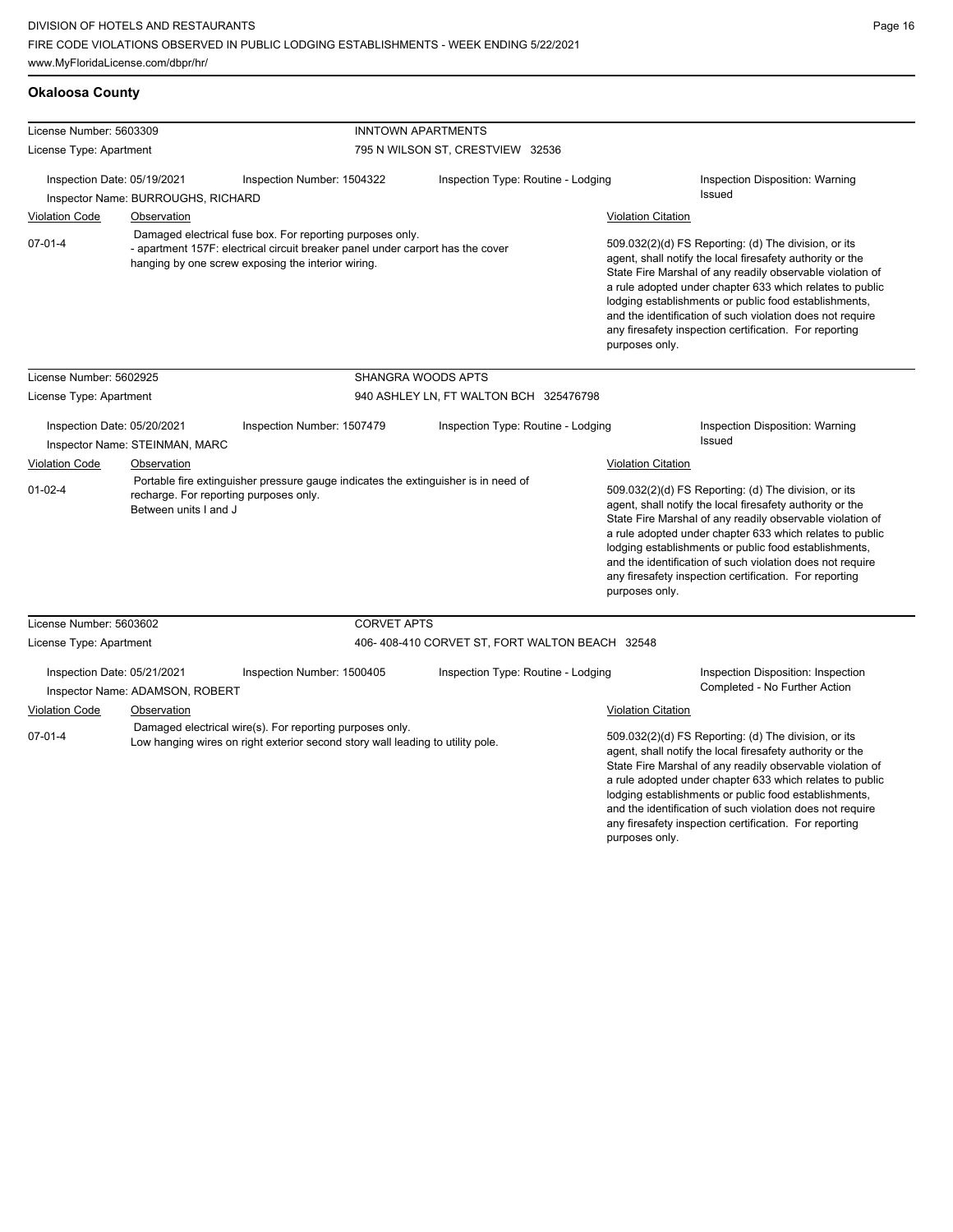violation does not require any firesafety inspection certification. For reporting purposes only.

## **Orange County**

| License Number: 5811292                                                    |                                       |                                                                                                                                                                                                               | WYNDHAM BONNET CREEK RESORT        |                           |                                                                                                                                                                                                                                                                                                                                                                                                                                                                                                                                                                                          |  |
|----------------------------------------------------------------------------|---------------------------------------|---------------------------------------------------------------------------------------------------------------------------------------------------------------------------------------------------------------|------------------------------------|---------------------------|------------------------------------------------------------------------------------------------------------------------------------------------------------------------------------------------------------------------------------------------------------------------------------------------------------------------------------------------------------------------------------------------------------------------------------------------------------------------------------------------------------------------------------------------------------------------------------------|--|
|                                                                            | License Type: Vacation Rental - Condo |                                                                                                                                                                                                               | 9560 VIA ENCINAS, ORLANDO 32830    |                           |                                                                                                                                                                                                                                                                                                                                                                                                                                                                                                                                                                                          |  |
| Inspection Date: 05/18/2021<br>Inspector Name: SPEIGHTS, BLANCHIE MACHELLE |                                       | Inspection Number: 1088441                                                                                                                                                                                    | Inspection Type: Routine - Lodging |                           | Inspection Disposition: Inspection<br>Completed - No Further Action                                                                                                                                                                                                                                                                                                                                                                                                                                                                                                                      |  |
| <b>Violation Code</b>                                                      | Observation                           |                                                                                                                                                                                                               |                                    | <b>Violation Citation</b> |                                                                                                                                                                                                                                                                                                                                                                                                                                                                                                                                                                                          |  |
| 08-01-4                                                                    | purposes only.                        | Boiler certificate or insurance inspector's boiler report expired. For reporting<br>Observed expired boiler certification 1/08/2021 in tower 3, called boiler safety<br>office in Tallahassee pending status. |                                    |                           | 61C-1.004(10) FAC and 509.032(2)(d) FS Reporting:<br>61C-1.004(10) The insurance inpector's boiler report is<br>required annually for power boilers and high<br>pressure/high temperature boilers and biannually for low<br>pressure steam or vapor heating boilers. 509.032(2)(d)<br>The division, or its agent, shall notify the local firesafety<br>authority or the State Fire Marshal of any readily<br>observable violation of a rule adopted under chapter 633<br>which relates to public lodging establishments or public<br>food establishments, and the identification of such |  |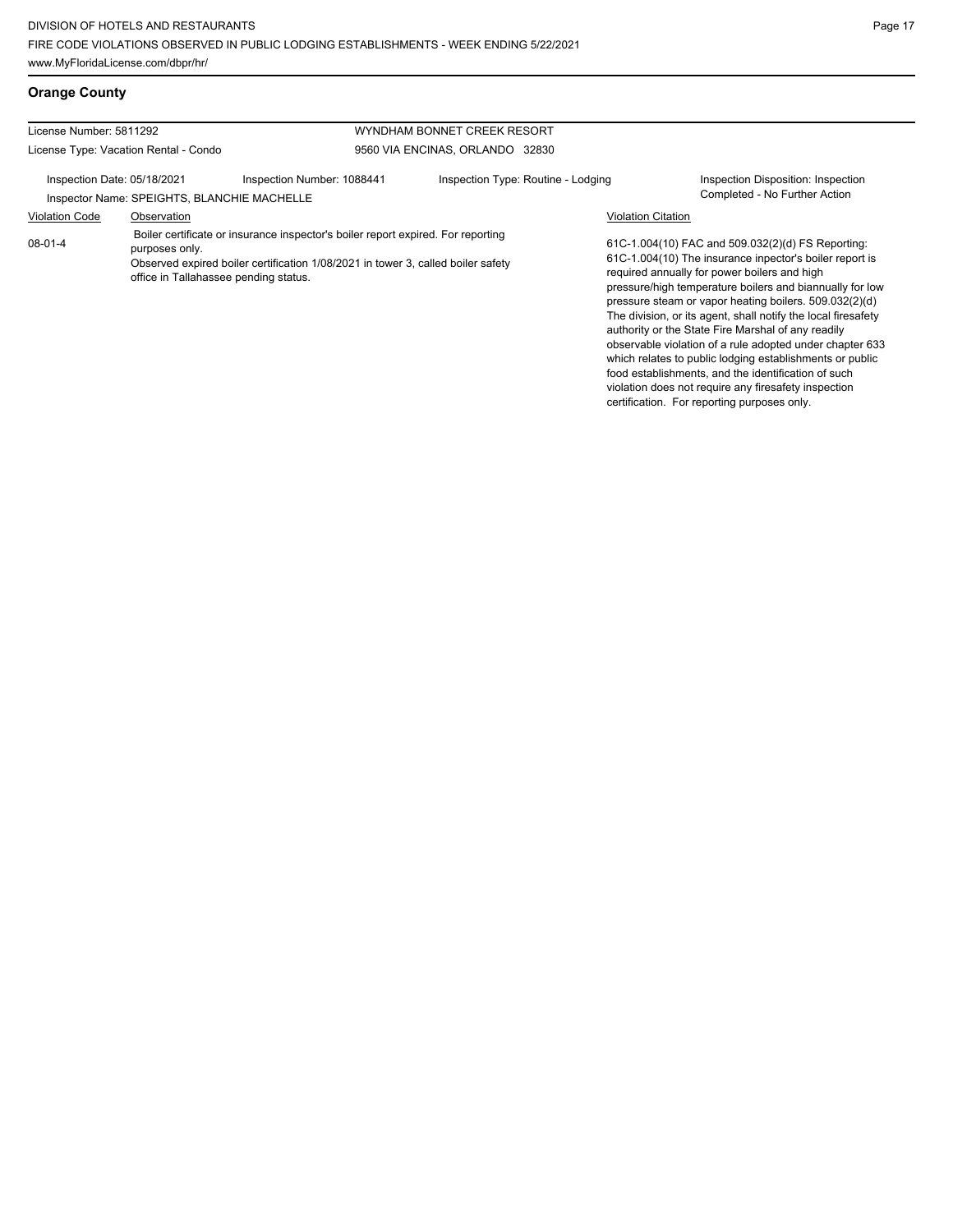## **Osceola County**

| License Number: 5908014<br>THE ANICETTE INN |                                  |                                                                                                                                                                                                                                                  |                                 |                           |                                                                                                                                                                                                                                                                                                                                                                                                                        |
|---------------------------------------------|----------------------------------|--------------------------------------------------------------------------------------------------------------------------------------------------------------------------------------------------------------------------------------------------|---------------------------------|---------------------------|------------------------------------------------------------------------------------------------------------------------------------------------------------------------------------------------------------------------------------------------------------------------------------------------------------------------------------------------------------------------------------------------------------------------|
| License Type: Motel                         |                                  | 4657 W IRLO BRONSON MEMORIAL HWY, KISSIMMEE 34746                                                                                                                                                                                                |                                 |                           |                                                                                                                                                                                                                                                                                                                                                                                                                        |
| Inspection Date: 05/17/2021                 | Inspector Name: FERTIL, SYLVERST | Inspection Number: 1216994                                                                                                                                                                                                                       | Inspection Type: Complaint Full |                           | Inspection Disposition: Administrative<br>complaint recommended                                                                                                                                                                                                                                                                                                                                                        |
| <b>Violation Code</b>                       | Observation                      |                                                                                                                                                                                                                                                  |                                 | <b>Violation Citation</b> |                                                                                                                                                                                                                                                                                                                                                                                                                        |
| $04 - 01 - 4$                               | service.                         | Trouble/alarm light illuminated on the fire alarm control panel. For reporting<br>purposes only. Observed the smoke alarm in room #3 in disrepair on the floor.<br>Advised operator to to repair or replace before making the room available for |                                 | purposes only.            | 509.032(2)(d) FS Reporting: The division, or its agent,<br>shall notify the local firesafety authority or the State Fire<br>Marshal of any readily observable violation of a rule<br>adopted under chapter 633 which relates to public<br>lodging establishments or public food establishments,<br>and the identification of such violation does not require<br>any firesafety inspection certification. For reporting |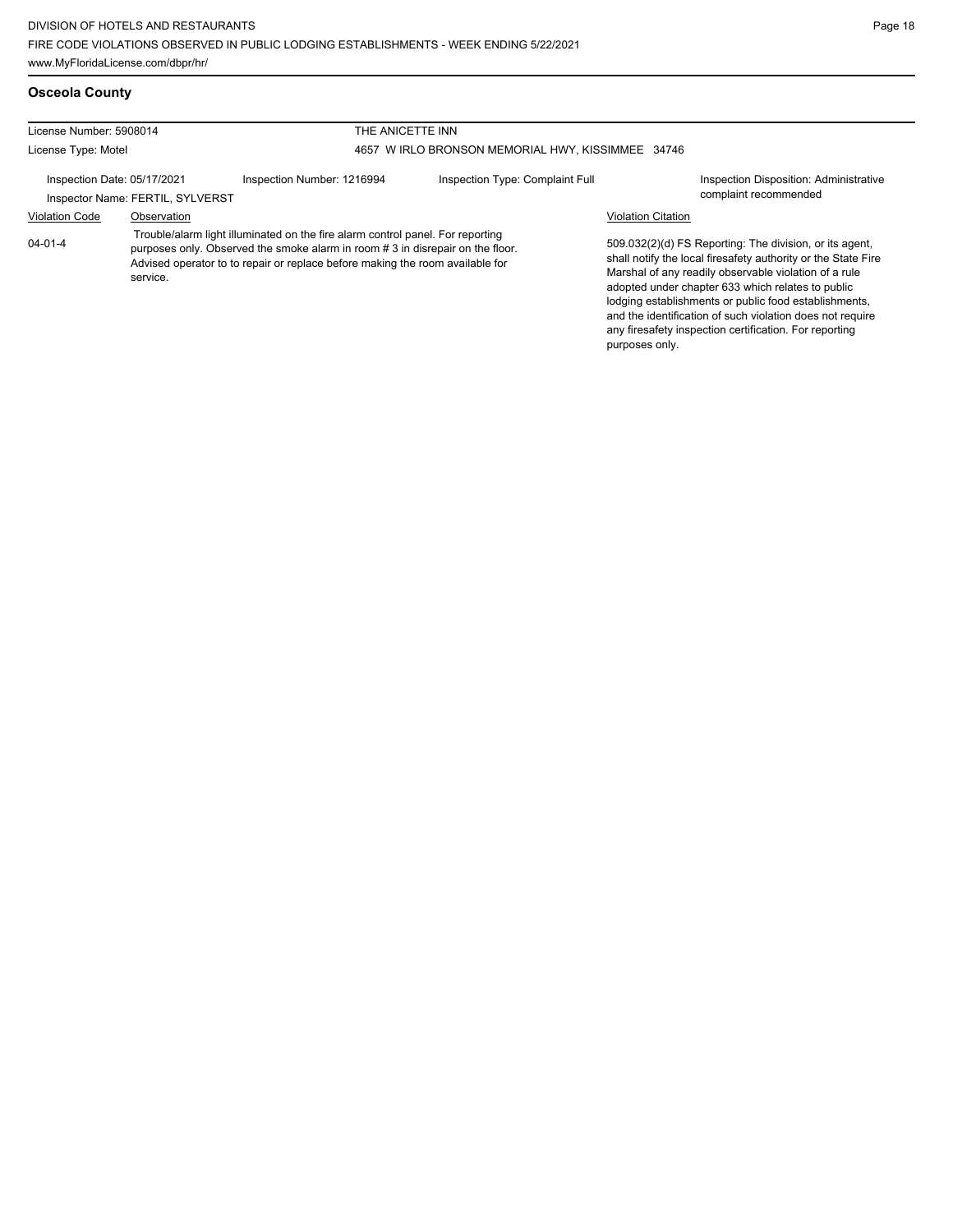## **Palm Beach County**

| License Number: 6014445                                        |                                                                                                                                                                                                               |                            | WPB HOLDINGS 2 LLC                               |                           |                                                                                                                                                                                                                                                                                                                                                                                                                        |
|----------------------------------------------------------------|---------------------------------------------------------------------------------------------------------------------------------------------------------------------------------------------------------------|----------------------------|--------------------------------------------------|---------------------------|------------------------------------------------------------------------------------------------------------------------------------------------------------------------------------------------------------------------------------------------------------------------------------------------------------------------------------------------------------------------------------------------------------------------|
| License Type: Apartment                                        |                                                                                                                                                                                                               |                            | 1000 W LAKEWOOD RD. WEST PALM BEACH 33405        |                           |                                                                                                                                                                                                                                                                                                                                                                                                                        |
| Inspection Date: 05/19/2021<br>Inspector Name: SEVILLA, FREDDY |                                                                                                                                                                                                               | Inspection Number: 1512495 | Inspection Type: Lodging-Licensing<br>Inspection |                           | Inspection Disposition: Inspection<br>Completed - No Further Action                                                                                                                                                                                                                                                                                                                                                    |
| <b>Violation Code</b>                                          | Observation                                                                                                                                                                                                   |                            |                                                  | <b>Violation Citation</b> |                                                                                                                                                                                                                                                                                                                                                                                                                        |
| 06-03-4                                                        | Marked exit is inaccessible. For reporting purposes only.<br>Observed apartment 4 window East side blocked with a sheet of plastic.<br>Observed apartment 6 window East side blocked with a sheet of plywood. |                            |                                                  | purposes only.            | 509.032(2)(d) FS Reporting: The division, or its agent,<br>shall notify the local firesafety authority or the State Fire<br>Marshal of any readily observable violation of a rule<br>adopted under chapter 633 which relates to public<br>lodging establishments or public food establishments,<br>and the identification of such violation does not require<br>any firesafety inspection certification. For reporting |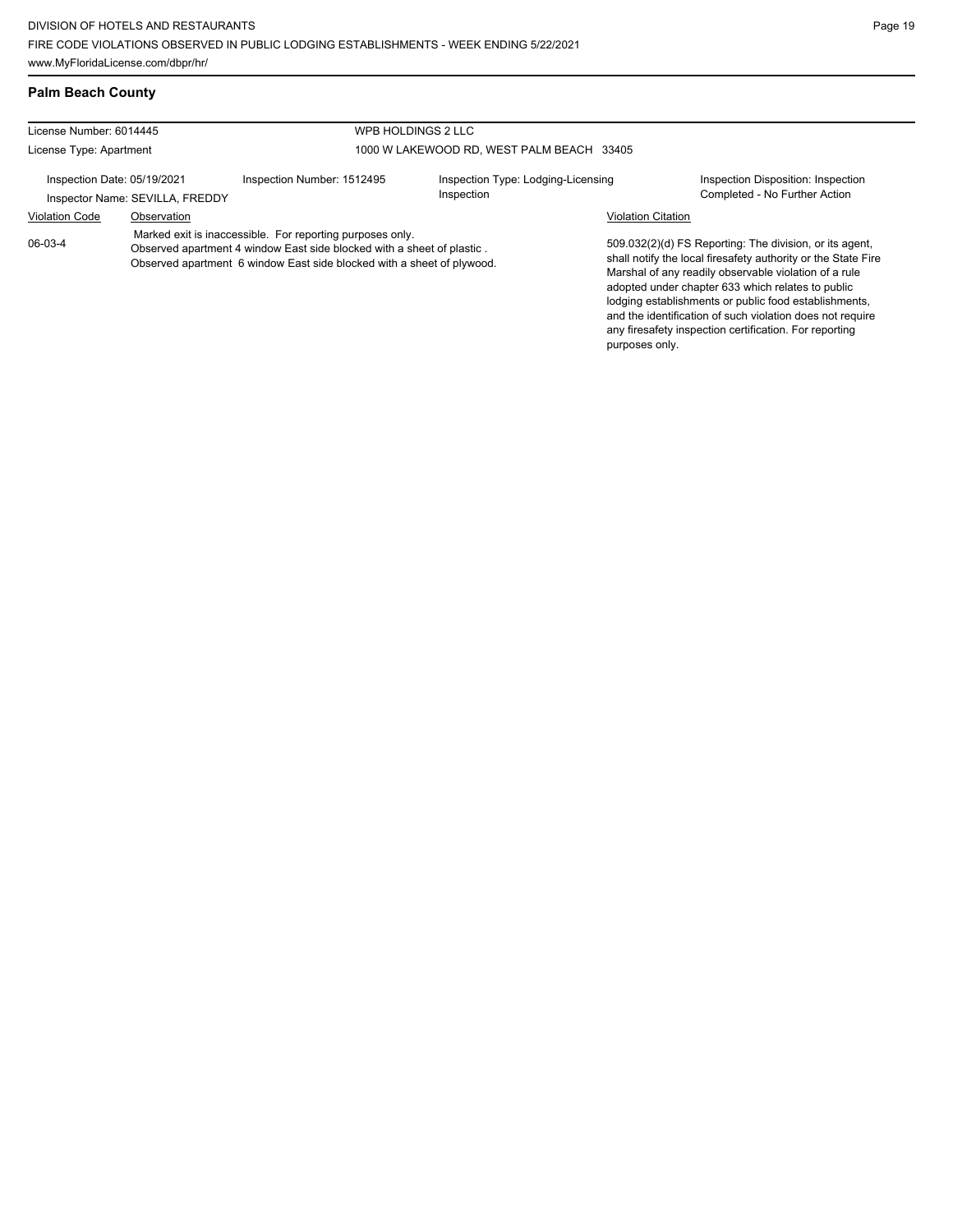#### **Pasco County**

#### License Number: 6100017 License Type: Vacation Rental - Condo SADDLEBROOK RESORTS CONDO 5700 SADDLEBROOK WAY, WESLEY CHAPEL 335434411 Inspection Date: 05/20/2021 Inspection Number: 1088432 Inspection Type: Complaint Full Inspection Disposition: Call Back -<br>Inspector Name: COLE. GABRIELLE Inspector Name: COLE, GABRIELLE Violation Code Observation Violation Citation 509.032(2)(d) FS Reporting: (d) The division, or its agent, shall notify the local firesafety authority or the State Fire Marshal of any readily observable violation of a rule adopted under chapter 633 which relates to public lodging establishments or public food establishments, and the identification of such violation does not require any firesafety inspection certification. For reporting 01-02-4 - From initial inspection : Portable fire extinguisher pressure gauge indicates the extinguisher is in need of recharge. For reporting purposes only. By Building 3, Room 352. - From follow-up inspection 2021-05-20: \*\* Time Extended\*\*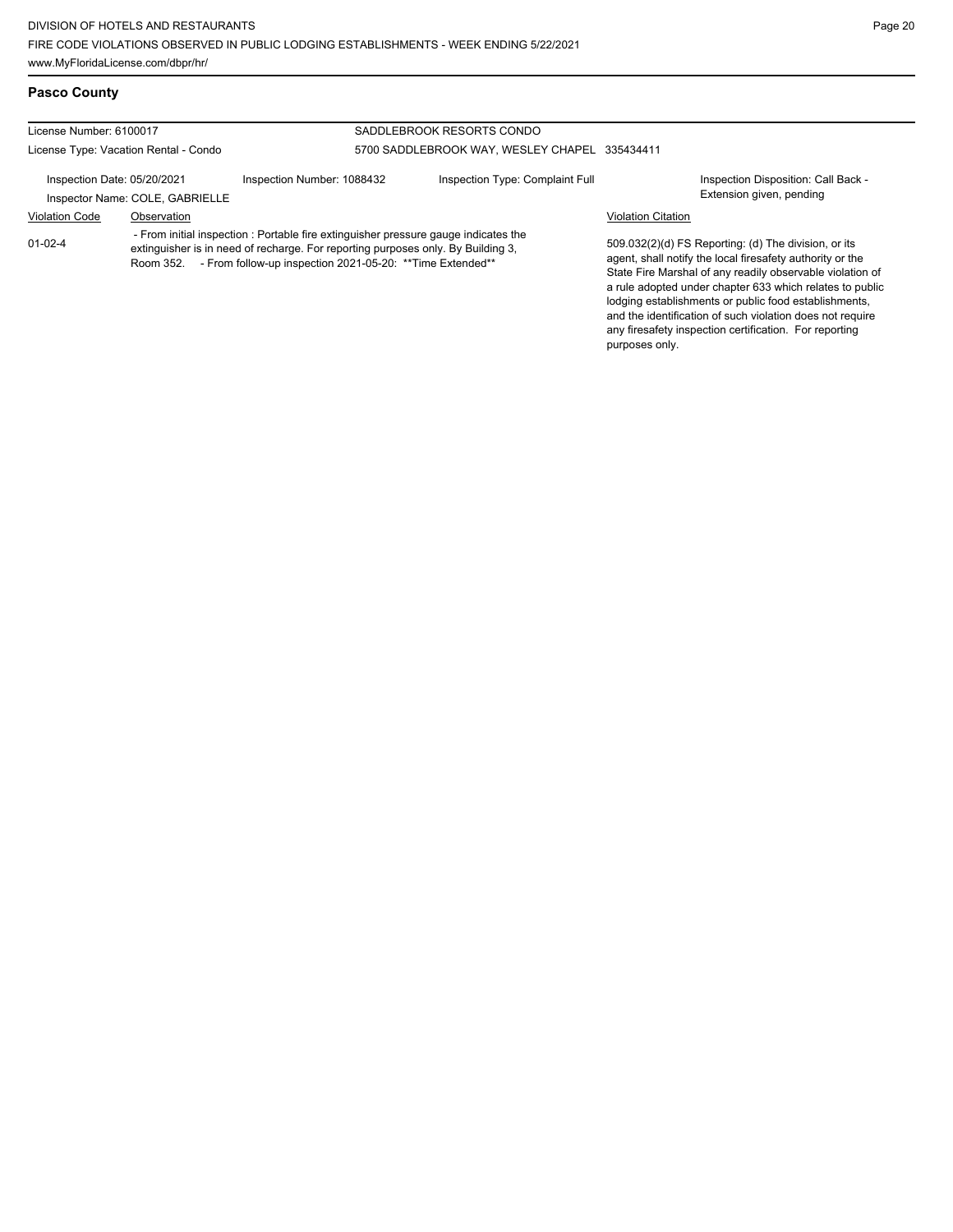## **Pinellas County**

| License Number: 6205451     |                                |                                                                                                                                                                                                                                                                                   | <b>HARLOW AT GATEWAY</b>                                                                                                                                      |                                                                                                                                                                                                                                                                                                                                                                                                                                                                                                                                                                                                                                                                                                                                                                                                                                                                                              |                                                                                                                                                                                                                                                                                                                                                                                                                                          |  |
|-----------------------------|--------------------------------|-----------------------------------------------------------------------------------------------------------------------------------------------------------------------------------------------------------------------------------------------------------------------------------|---------------------------------------------------------------------------------------------------------------------------------------------------------------|----------------------------------------------------------------------------------------------------------------------------------------------------------------------------------------------------------------------------------------------------------------------------------------------------------------------------------------------------------------------------------------------------------------------------------------------------------------------------------------------------------------------------------------------------------------------------------------------------------------------------------------------------------------------------------------------------------------------------------------------------------------------------------------------------------------------------------------------------------------------------------------------|------------------------------------------------------------------------------------------------------------------------------------------------------------------------------------------------------------------------------------------------------------------------------------------------------------------------------------------------------------------------------------------------------------------------------------------|--|
| License Type: Apartment     |                                |                                                                                                                                                                                                                                                                                   | 509 77 AVE N, ST. PETERSBURG 33702                                                                                                                            |                                                                                                                                                                                                                                                                                                                                                                                                                                                                                                                                                                                                                                                                                                                                                                                                                                                                                              |                                                                                                                                                                                                                                                                                                                                                                                                                                          |  |
| Inspection Date: 05/18/2021 | Inspector Name: LOZANO, KELVIN | Inspection Number: 1497239<br>Inspection Type: Routine - Lodging                                                                                                                                                                                                                  |                                                                                                                                                               |                                                                                                                                                                                                                                                                                                                                                                                                                                                                                                                                                                                                                                                                                                                                                                                                                                                                                              | <b>Inspection Disposition: Administrative</b><br>complaint recommended                                                                                                                                                                                                                                                                                                                                                                   |  |
| <b>Violation Code</b>       | Observation                    |                                                                                                                                                                                                                                                                                   |                                                                                                                                                               | <b>Violation Citation</b>                                                                                                                                                                                                                                                                                                                                                                                                                                                                                                                                                                                                                                                                                                                                                                                                                                                                    |                                                                                                                                                                                                                                                                                                                                                                                                                                          |  |
| $01 - 02 - 4$               |                                | Portable fire extinguisher pressure gauge indicates the extinguisher is in need of<br>recharge. For reporting purposes only. 1-308<br>Portable fire extinguisher pressure gauge indicates the extinguisher is in need of<br>recharge. For reporting purposes only. Next to 01-308 |                                                                                                                                                               | 509.032(2)(d) FS Reporting: (d) The division, or its<br>agent, shall notify the local firesafety authority or the<br>State Fire Marshal of any readily observable violation of<br>a rule adopted under chapter 633 which relates to public<br>lodging establishments or public food establishments,<br>and the identification of such violation does not require<br>any firesafety inspection certification. For reporting<br>purposes only.<br>509.032(2)(d) FS Reporting: (d) The division, or its<br>agent, shall notify the local firesafety authority or the<br>State Fire Marshal of any readily observable violation of<br>a rule adopted under chapter 633 which relates to public<br>lodging establishments or public food establishments,<br>and the identification of such violation does not require<br>any firesafety inspection certification. For reporting<br>purposes only. |                                                                                                                                                                                                                                                                                                                                                                                                                                          |  |
| $01 - 02 - 4$               |                                |                                                                                                                                                                                                                                                                                   |                                                                                                                                                               |                                                                                                                                                                                                                                                                                                                                                                                                                                                                                                                                                                                                                                                                                                                                                                                                                                                                                              |                                                                                                                                                                                                                                                                                                                                                                                                                                          |  |
| $01 - 06 - 4$               |                                | Portable fire extinguisher locked in a box with no means of access to the fire<br>extinguisher. For reporting purposes only. No means to break glass 12-106                                                                                                                       |                                                                                                                                                               | 509.032(2)(d) FS Reporting: (d) The division, or its<br>agent, shall notify the local firesafety authority or the<br>State Fire Marshal of any readily observable violation of<br>a rule adopted under chapter 633 which relates to public<br>lodging establishments or public food establishments,<br>and the identification of such violation does not require<br>any firesafety inspection certification. For reporting<br>purposes only.                                                                                                                                                                                                                                                                                                                                                                                                                                                 |                                                                                                                                                                                                                                                                                                                                                                                                                                          |  |
| License Number: 6203125     |                                | <b>SAHARA MOTEL</b>                                                                                                                                                                                                                                                               |                                                                                                                                                               |                                                                                                                                                                                                                                                                                                                                                                                                                                                                                                                                                                                                                                                                                                                                                                                                                                                                                              |                                                                                                                                                                                                                                                                                                                                                                                                                                          |  |
| License Type: Motel         |                                |                                                                                                                                                                                                                                                                                   | 10910 GANDY BLVD, ST PETERSBURG 337021430                                                                                                                     |                                                                                                                                                                                                                                                                                                                                                                                                                                                                                                                                                                                                                                                                                                                                                                                                                                                                                              |                                                                                                                                                                                                                                                                                                                                                                                                                                          |  |
| Inspection Date: 05/18/2021 | Inspector Name: LOZANO, KELVIN | Inspection Number: 1216296                                                                                                                                                                                                                                                        | Inspection Type: Routine - Lodging                                                                                                                            |                                                                                                                                                                                                                                                                                                                                                                                                                                                                                                                                                                                                                                                                                                                                                                                                                                                                                              | <b>Inspection Disposition: Warning</b><br><b>Issued</b>                                                                                                                                                                                                                                                                                                                                                                                  |  |
| Violation Code              | Observation                    |                                                                                                                                                                                                                                                                                   |                                                                                                                                                               |                                                                                                                                                                                                                                                                                                                                                                                                                                                                                                                                                                                                                                                                                                                                                                                                                                                                                              | <b>Violation Citation</b>                                                                                                                                                                                                                                                                                                                                                                                                                |  |
| $05-02-5$                   |                                | room to function and be tested **Repeat Violation**                                                                                                                                                                                                                               | Hearing-impaired smoke detector is not functioning when tested. For reporting<br>purposes only. Gentex hearing impaired smoke alarm has to be hard wired into |                                                                                                                                                                                                                                                                                                                                                                                                                                                                                                                                                                                                                                                                                                                                                                                                                                                                                              | 509.032(2)(d) FS Reporting: The division, or its agent,<br>shall notify the local firesafety authority or the State Fire<br>Marshal of any readily observable violation of a rule<br>adopted under chapter 633 which relates to public<br>lodging establishments or public food establishments,<br>and the identification of such violation does not require<br>any firesafety inspection certification. For reporting<br>purposes only. |  |
| License Number: 6200856     |                                | <b>AZALEA COURT</b>                                                                                                                                                                                                                                                               |                                                                                                                                                               |                                                                                                                                                                                                                                                                                                                                                                                                                                                                                                                                                                                                                                                                                                                                                                                                                                                                                              |                                                                                                                                                                                                                                                                                                                                                                                                                                          |  |
| License Type: Motel         |                                |                                                                                                                                                                                                                                                                                   | 8210 N 4 ST, ST PETERSBURG 337023606                                                                                                                          |                                                                                                                                                                                                                                                                                                                                                                                                                                                                                                                                                                                                                                                                                                                                                                                                                                                                                              |                                                                                                                                                                                                                                                                                                                                                                                                                                          |  |
| Inspection Date: 05/20/2021 | Inspector Name: LOZANO, KELVIN | Inspection Number: 1216245                                                                                                                                                                                                                                                        | Inspection Type: Routine - Lodging                                                                                                                            |                                                                                                                                                                                                                                                                                                                                                                                                                                                                                                                                                                                                                                                                                                                                                                                                                                                                                              | Inspection Disposition: Warning<br>Issued                                                                                                                                                                                                                                                                                                                                                                                                |  |
| <b>Violation Code</b>       | Observation                    |                                                                                                                                                                                                                                                                                   |                                                                                                                                                               | <b>Violation Citation</b>                                                                                                                                                                                                                                                                                                                                                                                                                                                                                                                                                                                                                                                                                                                                                                                                                                                                    |                                                                                                                                                                                                                                                                                                                                                                                                                                          |  |
| $01 - 06 - 4$<br>10         |                                | Portable fire extinguisher locked in a box with no means of access to the fire<br>extinguisher. For reporting purposes only. No means to break glass next to room                                                                                                                 |                                                                                                                                                               | 509.032(2)(d) FS Reporting: (d) The division, or its<br>agent, shall notify the local firesafety authority or the<br>State Fire Marshal of any readily observable violation of<br>a rule adopted under chapter 633 which relates to public<br>lodging establishments or public food establishments,<br>and the identification of such violation does not require                                                                                                                                                                                                                                                                                                                                                                                                                                                                                                                             |                                                                                                                                                                                                                                                                                                                                                                                                                                          |  |

any firesafety inspection certification. For reporting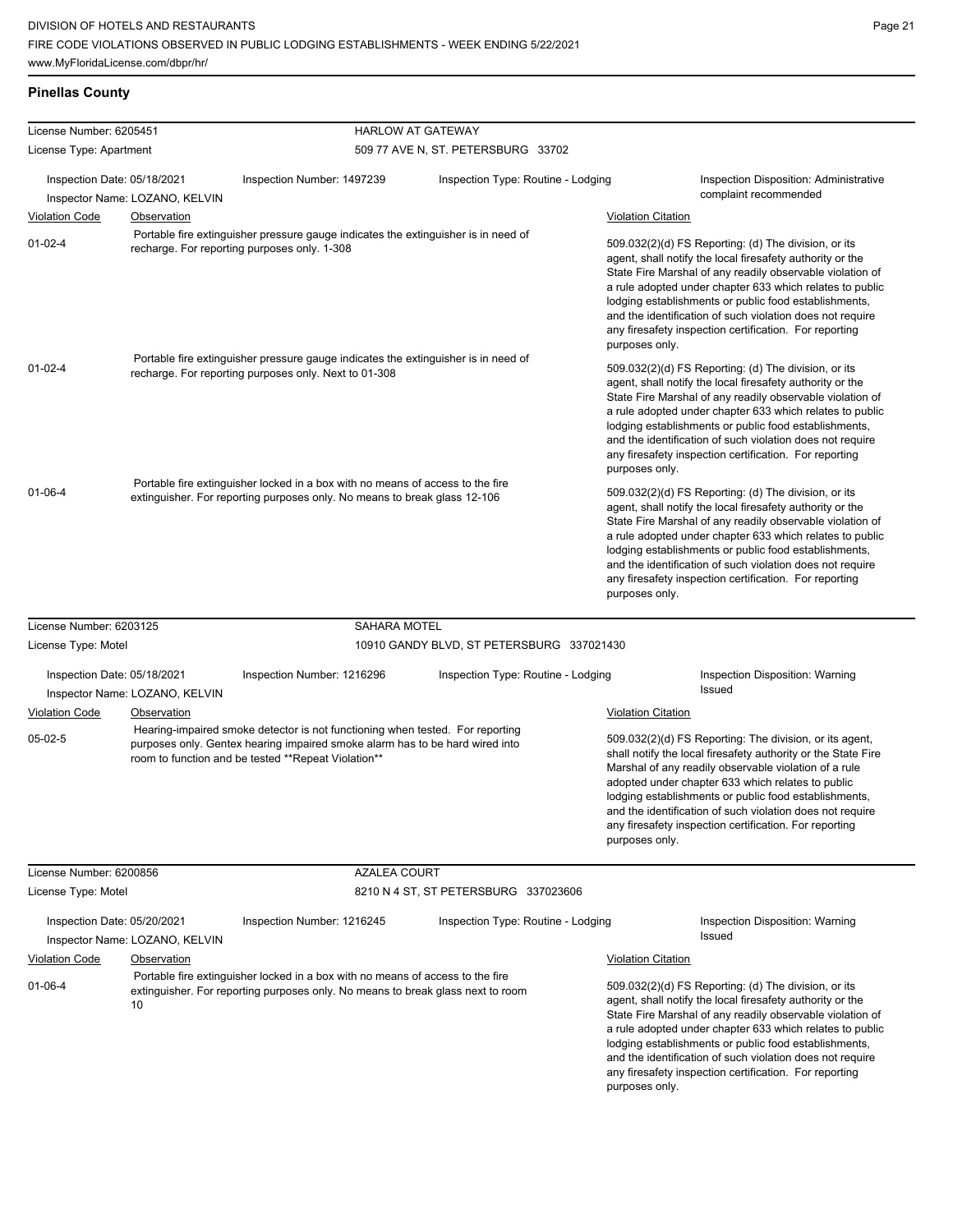|  | <b>Pinellas County</b> |
|--|------------------------|
|  |                        |

| License Number: 6201541 |                                                               |                                                                                                                                                                                                                                    | <b>EMPRESS APT MOTEL</b>             |                                                                                                                                                                                                                                                                                                                                                                                                                                                                                                                                                                                                                                                                                                 |                                                                     |
|-------------------------|---------------------------------------------------------------|------------------------------------------------------------------------------------------------------------------------------------------------------------------------------------------------------------------------------------|--------------------------------------|-------------------------------------------------------------------------------------------------------------------------------------------------------------------------------------------------------------------------------------------------------------------------------------------------------------------------------------------------------------------------------------------------------------------------------------------------------------------------------------------------------------------------------------------------------------------------------------------------------------------------------------------------------------------------------------------------|---------------------------------------------------------------------|
| License Type: Motel     |                                                               |                                                                                                                                                                                                                                    | 1501 N 9 ST, ST PETERSBURG 337044201 |                                                                                                                                                                                                                                                                                                                                                                                                                                                                                                                                                                                                                                                                                                 |                                                                     |
|                         | Inspection Date: 05/17/2021                                   | Inspection Number: 1216264                                                                                                                                                                                                         | Inspection Type: Routine - Lodging   | complaint recommended                                                                                                                                                                                                                                                                                                                                                                                                                                                                                                                                                                                                                                                                           | Inspection Disposition: Administrative                              |
| <b>Violation Code</b>   | Inspector Name: LOZANO, KELVIN<br><b>Observation</b>          |                                                                                                                                                                                                                                    |                                      | <b>Violation Citation</b>                                                                                                                                                                                                                                                                                                                                                                                                                                                                                                                                                                                                                                                                       |                                                                     |
| $06 - 01 - 4$           |                                                               | Path to door marked as an exit is blocked. For reporting purposes only. Blocked<br>by mattresses and other discarded equipment near room 112                                                                                       |                                      | 509.032(2)(d) FS Reporting: The division, or its agent,<br>shall notify the local firesafety authority or the State Fire<br>Marshal of any readily observable violation of a rule<br>adopted under chapter 633 which relates to public<br>lodging establishments or public food establishments,<br>and the identification of such violation does not require<br>any firesafety inspection certification. For reporting<br>purposes only.                                                                                                                                                                                                                                                        |                                                                     |
| $08-01-4$               |                                                               | Boiler certificate or insurance inspector's boiler report expired. For reporting<br>purposes only. FL123630 expired 12/05/2020. Operator provided new boiler<br>certificate and posted during inspection. FL **Corrected On-Site** |                                      | 61C-1.004(10) FAC and 509.032(2)(d) FS Reporting:<br>61C-1.004(10) The insurance inpector's boiler report is<br>required annually for power boilers and high<br>pressure/high temperature boilers and biannually for low<br>pressure steam or vapor heating boilers. 509.032(2)(d)<br>The division, or its agent, shall notify the local firesafety<br>authority or the State Fire Marshal of any readily<br>observable violation of a rule adopted under chapter 633<br>which relates to public lodging establishments or public<br>food establishments, and the identification of such<br>violation does not require any firesafety inspection<br>certification. For reporting purposes only. |                                                                     |
| License Number: 6202970 |                                                               | <b>LANDMARK MOTEL</b>                                                                                                                                                                                                              |                                      |                                                                                                                                                                                                                                                                                                                                                                                                                                                                                                                                                                                                                                                                                                 |                                                                     |
| License Type: Motel     |                                                               |                                                                                                                                                                                                                                    | 1930 N 4 ST, ST PETERSBURG 337044396 |                                                                                                                                                                                                                                                                                                                                                                                                                                                                                                                                                                                                                                                                                                 |                                                                     |
|                         | Inspection Date: 05/19/2021<br>Inspector Name: LOZANO, KELVIN | Inspection Number: 1216261                                                                                                                                                                                                         | Inspection Type: Routine - Lodging   |                                                                                                                                                                                                                                                                                                                                                                                                                                                                                                                                                                                                                                                                                                 | Inspection Disposition: Inspection<br>Completed - No Further Action |
| <b>Violation Code</b>   | Observation                                                   |                                                                                                                                                                                                                                    |                                      | <b>Violation Citation</b>                                                                                                                                                                                                                                                                                                                                                                                                                                                                                                                                                                                                                                                                       |                                                                     |
| $01 - 06 - 4$           | glass                                                         | Portable fire extinguisher locked in a box with no means of access to the fire<br>extinguisher. For reporting purposes only. Next to room 108. No means to break                                                                   |                                      | 509.032(2)(d) FS Reporting: (d) The division, or its<br>agent, shall notify the local firesafety authority or the<br>State Fire Marshal of any readily observable violation of<br>a rule adopted under chapter 633 which relates to public<br>lodging establishments or public food establishments,<br>and the identification of such violation does not require<br>any firesafety inspection certification. For reporting<br>purposes only.                                                                                                                                                                                                                                                    |                                                                     |
| License Number: 6216066 |                                                               | <b>LULA REALTY CORP</b>                                                                                                                                                                                                            |                                      |                                                                                                                                                                                                                                                                                                                                                                                                                                                                                                                                                                                                                                                                                                 |                                                                     |
| License Type: Apartment |                                                               |                                                                                                                                                                                                                                    | 4190 58 ST N, KENNETH CITY 33709     |                                                                                                                                                                                                                                                                                                                                                                                                                                                                                                                                                                                                                                                                                                 |                                                                     |
|                         | Inspection Date: 05/18/2021<br>Inspector Name: HOBBS, ANDREW  | Inspection Number: 1501921                                                                                                                                                                                                         | Inspection Type: Routine - Lodging   |                                                                                                                                                                                                                                                                                                                                                                                                                                                                                                                                                                                                                                                                                                 | Inspection Disposition: Inspection<br>Completed - No Further Action |
| <b>Violation Code</b>   | Observation                                                   |                                                                                                                                                                                                                                    |                                      | <b>Violation Citation</b>                                                                                                                                                                                                                                                                                                                                                                                                                                                                                                                                                                                                                                                                       |                                                                     |
| $01-02-4$               |                                                               | Portable fire extinguisher pressure gauge indicates the extinguisher is in need of<br>recharge. For reporting purposes only. Near unit 46                                                                                          |                                      | 509.032(2)(d) FS Reporting: (d) The division, or its<br>agent, shall notify the local firesafety authority or the<br>State Fire Marshal of any readily observable violation of<br>a rule adopted under chapter 633 which relates to public<br>lodging establishments or public food establishments,<br>and the identification of such violation does not require<br>any firesafety inspection certification. For reporting<br>purposes only.                                                                                                                                                                                                                                                    |                                                                     |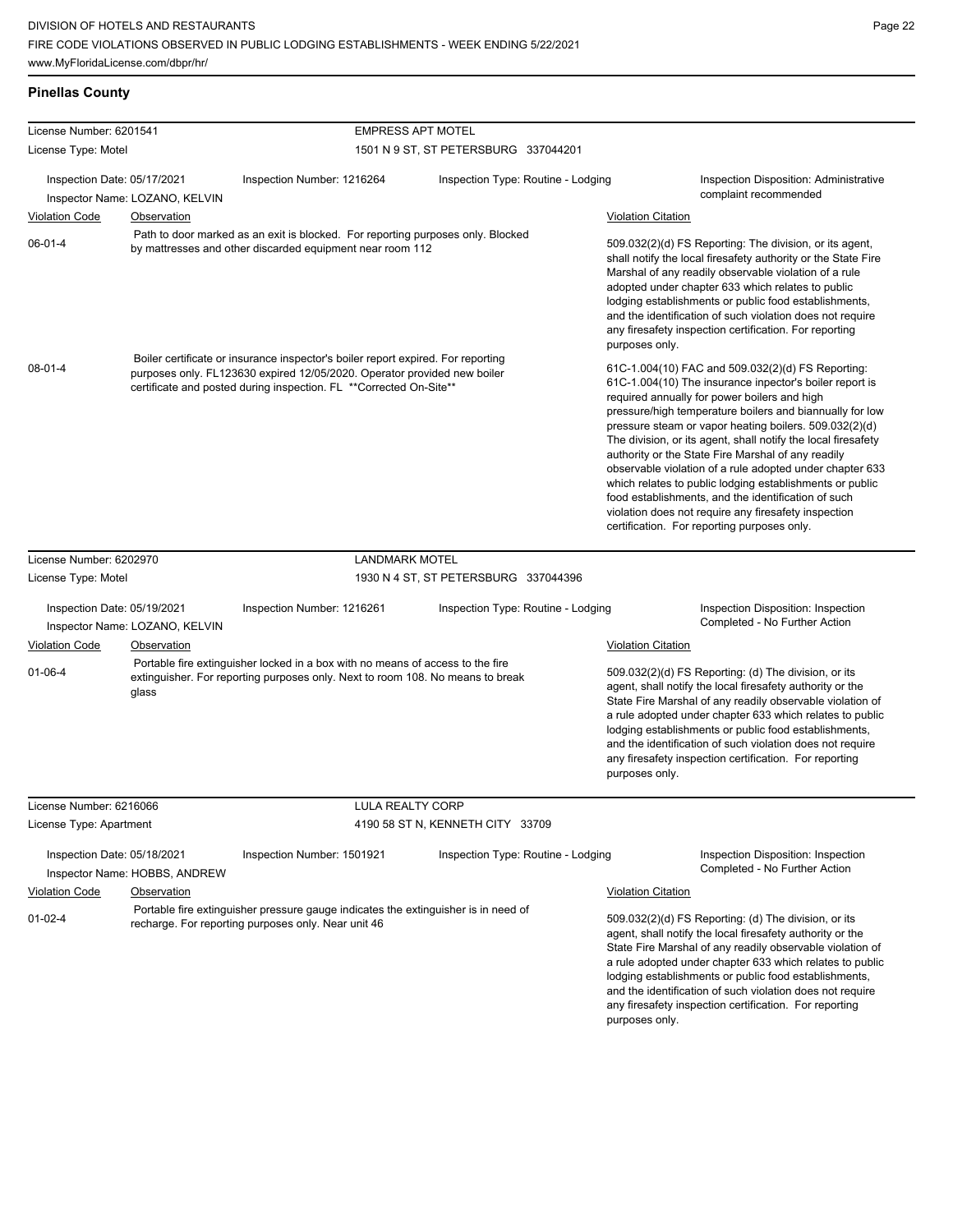## **Pinellas County**

Extended\*\*

| License Number: 6201537     |                                                                                                                                                                                                                                                                                                                                                                                                                                                                                                                                                                                                                                                                                       |                                                                                                                                                                                                                                                                                                                                                                                                                                                                                                                                                                               | PARK HOUSE APARTMENTS                                                              |                           |                                                                                                                                                                                                                                                                                                                                                                                                                            |
|-----------------------------|---------------------------------------------------------------------------------------------------------------------------------------------------------------------------------------------------------------------------------------------------------------------------------------------------------------------------------------------------------------------------------------------------------------------------------------------------------------------------------------------------------------------------------------------------------------------------------------------------------------------------------------------------------------------------------------|-------------------------------------------------------------------------------------------------------------------------------------------------------------------------------------------------------------------------------------------------------------------------------------------------------------------------------------------------------------------------------------------------------------------------------------------------------------------------------------------------------------------------------------------------------------------------------|------------------------------------------------------------------------------------|---------------------------|----------------------------------------------------------------------------------------------------------------------------------------------------------------------------------------------------------------------------------------------------------------------------------------------------------------------------------------------------------------------------------------------------------------------------|
| License Type: Apartment     |                                                                                                                                                                                                                                                                                                                                                                                                                                                                                                                                                                                                                                                                                       | 3980 64 ST N, ST. PETERSBURG 33709                                                                                                                                                                                                                                                                                                                                                                                                                                                                                                                                            |                                                                                    |                           |                                                                                                                                                                                                                                                                                                                                                                                                                            |
| Inspection Date: 05/18/2021 | Inspector Name: HOBBS, ANDREW                                                                                                                                                                                                                                                                                                                                                                                                                                                                                                                                                                                                                                                         | Inspection Number: 1497376                                                                                                                                                                                                                                                                                                                                                                                                                                                                                                                                                    | Inspection Type: Routine - Lodging                                                 |                           | Inspection Disposition: Warning<br><b>Issued</b>                                                                                                                                                                                                                                                                                                                                                                           |
| <b>Violation Code</b>       | Observation                                                                                                                                                                                                                                                                                                                                                                                                                                                                                                                                                                                                                                                                           |                                                                                                                                                                                                                                                                                                                                                                                                                                                                                                                                                                               |                                                                                    | <b>Violation Citation</b> |                                                                                                                                                                                                                                                                                                                                                                                                                            |
| $01 - 02 - 4$               |                                                                                                                                                                                                                                                                                                                                                                                                                                                                                                                                                                                                                                                                                       | recharge. For reporting purposes only. Near unit 37                                                                                                                                                                                                                                                                                                                                                                                                                                                                                                                           | Portable fire extinguisher pressure gauge indicates the extinguisher is in need of |                           | 509.032(2)(d) FS Reporting: (d) The division, or its<br>agent, shall notify the local firesafety authority or the<br>State Fire Marshal of any readily observable violation of<br>a rule adopted under chapter 633 which relates to public<br>lodging establishments or public food establishments,<br>and the identification of such violation does not require<br>any firesafety inspection certification. For reporting |
| License Number: 6211956     |                                                                                                                                                                                                                                                                                                                                                                                                                                                                                                                                                                                                                                                                                       | <b>KENWOOD INN</b>                                                                                                                                                                                                                                                                                                                                                                                                                                                                                                                                                            |                                                                                    |                           |                                                                                                                                                                                                                                                                                                                                                                                                                            |
| License Type: Motel         |                                                                                                                                                                                                                                                                                                                                                                                                                                                                                                                                                                                                                                                                                       | 451 34 ST N, ST. PETERSBURG 33713                                                                                                                                                                                                                                                                                                                                                                                                                                                                                                                                             |                                                                                    |                           |                                                                                                                                                                                                                                                                                                                                                                                                                            |
| Inspection Date: 05/13/2021 | Inspector Name: HOBBS, ANDREW                                                                                                                                                                                                                                                                                                                                                                                                                                                                                                                                                                                                                                                         | Inspection Number: 1213833                                                                                                                                                                                                                                                                                                                                                                                                                                                                                                                                                    | Inspection Type: Routine - Lodging                                                 |                           | Inspection Disposition: Call Back -<br>Admin. complaint recommended                                                                                                                                                                                                                                                                                                                                                        |
| <b>Violation Code</b>       | Observation                                                                                                                                                                                                                                                                                                                                                                                                                                                                                                                                                                                                                                                                           |                                                                                                                                                                                                                                                                                                                                                                                                                                                                                                                                                                               |                                                                                    | <b>Violation Citation</b> |                                                                                                                                                                                                                                                                                                                                                                                                                            |
| $01 - 05 - 4$               | Several boxes require strikers                                                                                                                                                                                                                                                                                                                                                                                                                                                                                                                                                                                                                                                        | - From initial inspection : Portable fire extinguisher obstructed/not accessible. For<br>reporting purposes only. No strikers on any fire extinguishers. - From follow-up<br>inspection 2021-03-17: No strikers observed **Time Extended** - From<br>follow-up inspection 2021-04-01: No strikers present on locked boxes - From<br>follow-up inspection 2021-04-16: No strikers on fire extinguisher boxes ** Time<br>Extended** - From follow-up inspection 2021-04-19: ** Time Extended**<br>From follow-up inspection 2021-05-03: - From follow-up inspection 2021-05-13: |                                                                                    | purposes only.            | 509.032(2)(d) FS Reporting: (d) The division, or its<br>agent, shall notify the local firesafety authority or the<br>State Fire Marshal of any readily observable violation of<br>a rule adopted under chapter 633 which relates to public<br>lodging establishments or public food establishments,<br>and the identification of such violation does not require<br>any firesafety inspection certification. For reporting |
| Inspection Date: 05/17/2021 |                                                                                                                                                                                                                                                                                                                                                                                                                                                                                                                                                                                                                                                                                       | Inspection Number: 1213833                                                                                                                                                                                                                                                                                                                                                                                                                                                                                                                                                    | Inspection Type: Routine - Lodging                                                 |                           | Inspection Disposition: Call Back -                                                                                                                                                                                                                                                                                                                                                                                        |
|                             | Inspector Name: HOBBS, ANDREW                                                                                                                                                                                                                                                                                                                                                                                                                                                                                                                                                                                                                                                         |                                                                                                                                                                                                                                                                                                                                                                                                                                                                                                                                                                               |                                                                                    |                           | Admin. complaint recommended                                                                                                                                                                                                                                                                                                                                                                                               |
| <b>Violation Code</b>       | <b>Observation</b>                                                                                                                                                                                                                                                                                                                                                                                                                                                                                                                                                                                                                                                                    |                                                                                                                                                                                                                                                                                                                                                                                                                                                                                                                                                                               |                                                                                    | <b>Violation Citation</b> |                                                                                                                                                                                                                                                                                                                                                                                                                            |
| $01 - 05 - 4$               | - From initial inspection : Portable fire extinguisher obstructed/not accessible. For<br>reporting purposes only. No strikers on any fire extinguishers. - From follow-up<br>inspection 2021-03-17: No strikers observed **Time Extended** - From<br>follow-up inspection 2021-04-01: No strikers present on locked boxes - From<br>follow-up inspection 2021-04-16: No strikers on fire extinguisher boxes ** Time<br>Extended** - From follow-up inspection 2021-04-19: ** Time Extended**<br>From follow-up inspection 2021-05-03: - From follow-up inspection 2021-05-13:<br>Several boxes require strikers - From follow-up inspection 2021-05-17: ** Time<br><b>E</b> vtandad** |                                                                                                                                                                                                                                                                                                                                                                                                                                                                                                                                                                               |                                                                                    | purposes only.            | 509.032(2)(d) FS Reporting: (d) The division, or its<br>agent, shall notify the local firesafety authority or the<br>State Fire Marshal of any readily observable violation of<br>a rule adopted under chapter 633 which relates to public<br>lodging establishments or public food establishments,<br>and the identification of such violation does not require<br>any firesafety inspection certification. For reporting |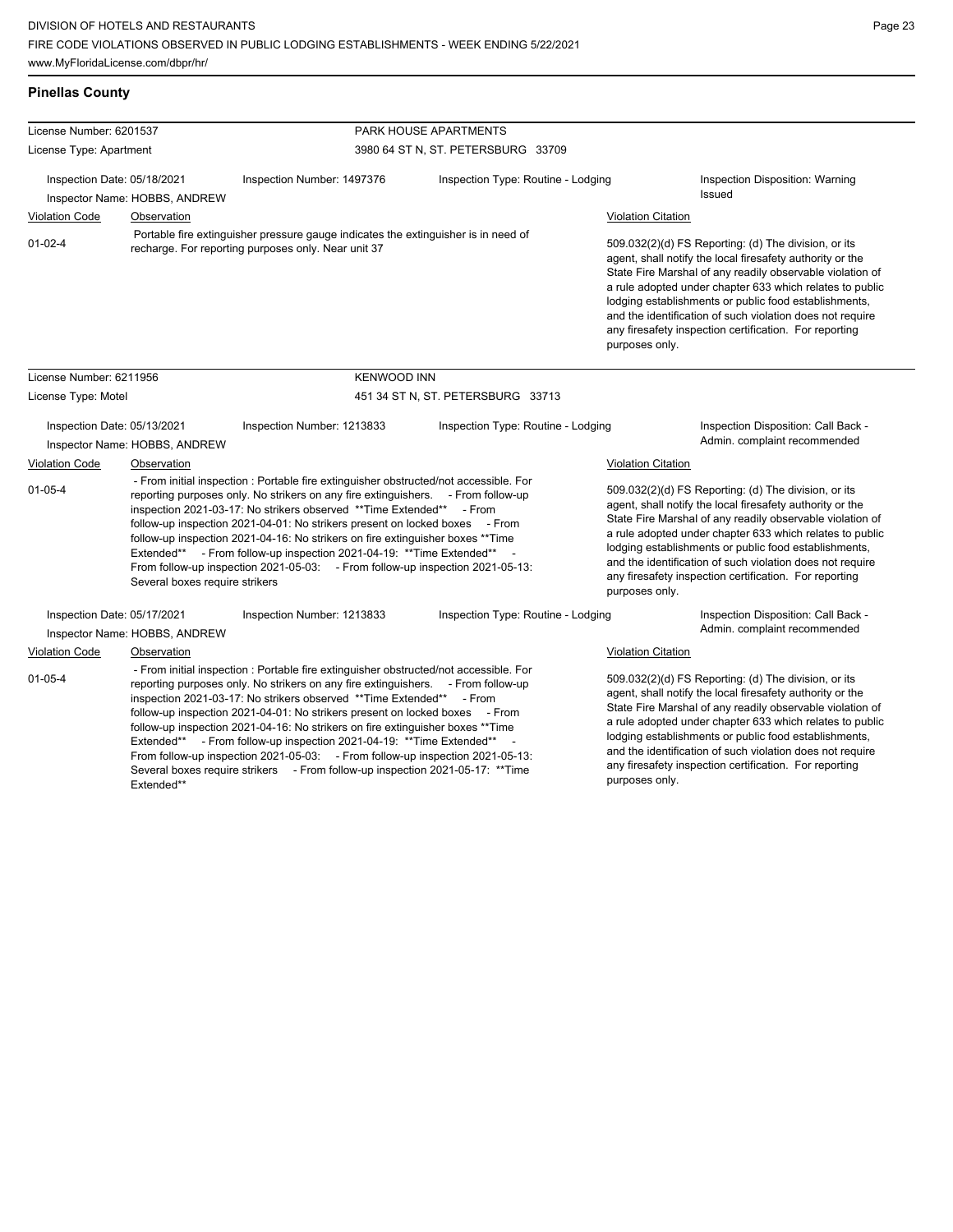**Polk County**

| License Number: 6300996     |                                                                                                               | <b>QUALITY INN &amp; SUITES WINTER HAVEN</b> |                                               |                                                                                                                                                                                                                                                                                                                                                                                                                                                                                                                                                                                                                                                                                                 |  |
|-----------------------------|---------------------------------------------------------------------------------------------------------------|----------------------------------------------|-----------------------------------------------|-------------------------------------------------------------------------------------------------------------------------------------------------------------------------------------------------------------------------------------------------------------------------------------------------------------------------------------------------------------------------------------------------------------------------------------------------------------------------------------------------------------------------------------------------------------------------------------------------------------------------------------------------------------------------------------------------|--|
| License Type: Motel         |                                                                                                               |                                              | 5651 CYPRESS GARDENS BLVD, WINTER HAVEN 33884 |                                                                                                                                                                                                                                                                                                                                                                                                                                                                                                                                                                                                                                                                                                 |  |
| Inspection Date: 05/21/2021 | Inspector Name: JACKSON, SHARON                                                                               | Inspection Number: 1217030                   | Inspection Type: Complaint Full               | Inspection Disposition: Inspection<br>Completed - No Further Action                                                                                                                                                                                                                                                                                                                                                                                                                                                                                                                                                                                                                             |  |
| <b>Violation Code</b>       | Observation                                                                                                   |                                              | <b>Violation Citation</b>                     |                                                                                                                                                                                                                                                                                                                                                                                                                                                                                                                                                                                                                                                                                                 |  |
| $08 - 01 - 4$               | Boiler certificate or insurance inspector's boiler report expired. For reporting<br>purposes only. 03/01/2021 |                                              |                                               | 61C-1.004(10) FAC and 509.032(2)(d) FS Reporting:<br>61C-1.004(10) The insurance inpector's boiler report is<br>required annually for power boilers and high<br>pressure/high temperature boilers and biannually for low<br>pressure steam or vapor heating boilers. 509.032(2)(d)<br>The division, or its agent, shall notify the local firesafety<br>authority or the State Fire Marshal of any readily<br>observable violation of a rule adopted under chapter 633<br>which relates to public lodging establishments or public<br>food establishments, and the identification of such<br>violation does not require any firesafety inspection<br>certification. For reporting purposes only. |  |